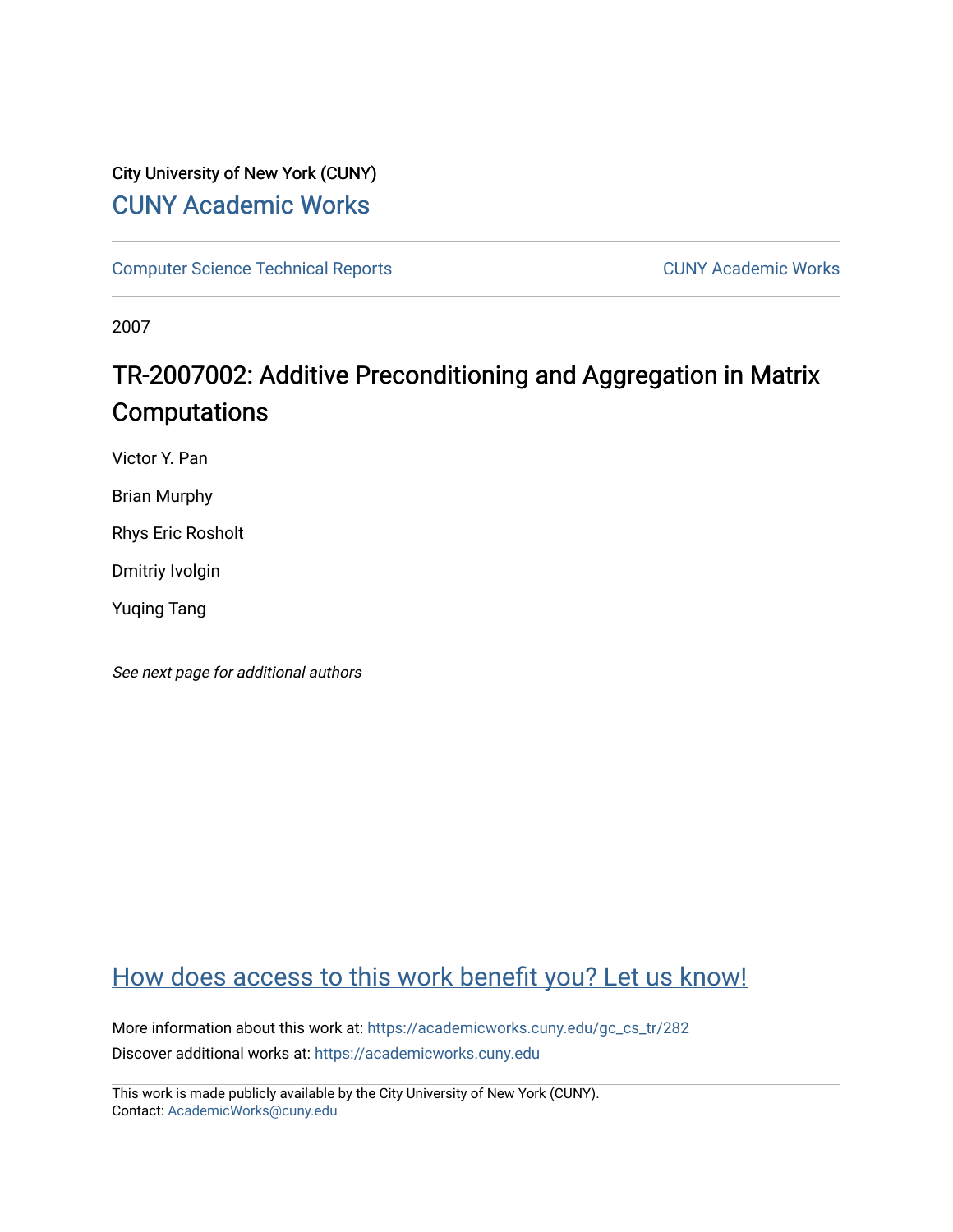## Authors

Victor Y. Pan, Brian Murphy, Rhys Eric Rosholt, Dmitriy Ivolgin, Yuqing Tang, and Xiaodong Yan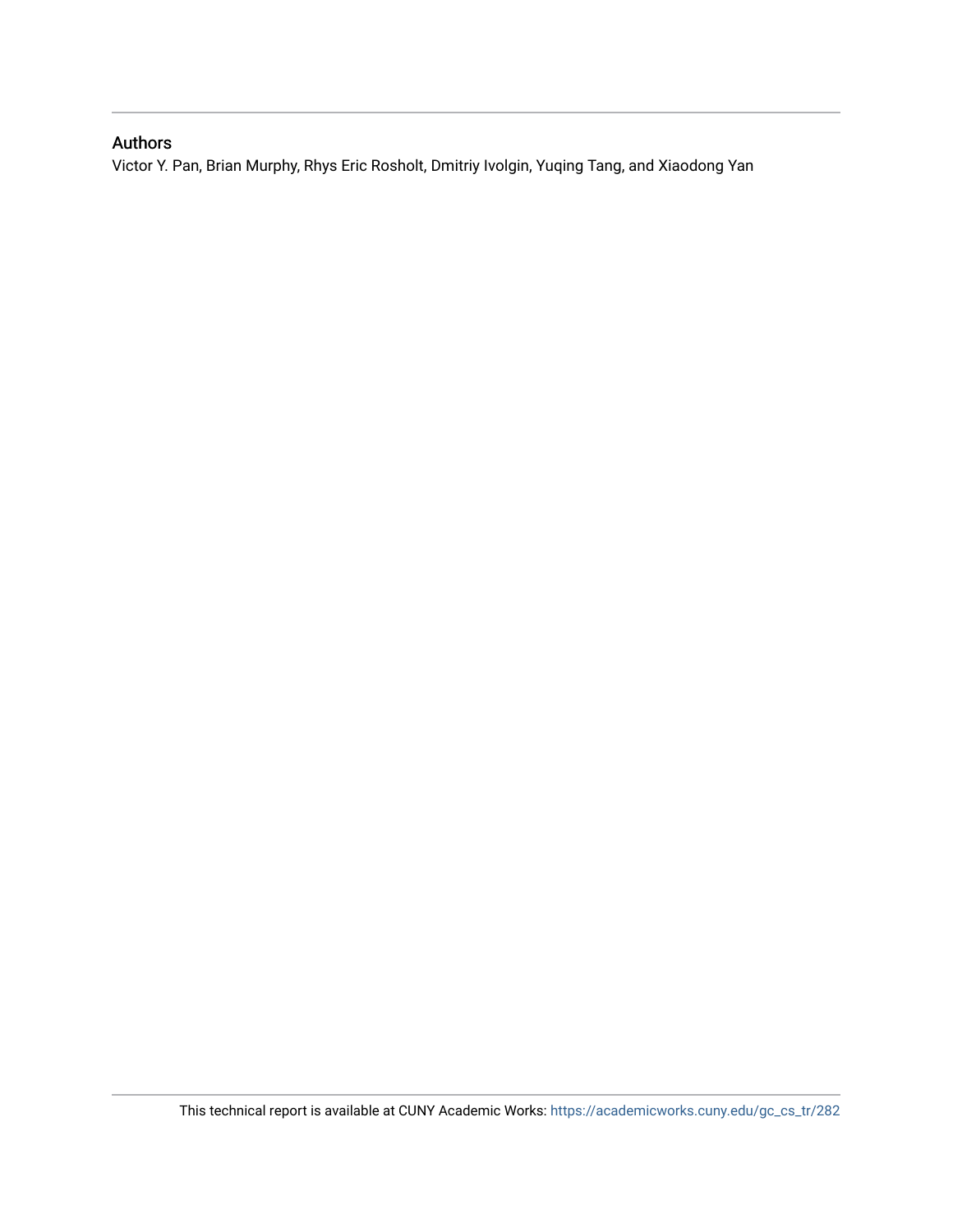# Additive Preconditioning and Aggregation in Matrix Computations <sup>∗</sup>

Victor Y. Pan $^{[1,3,4]}$ , Brian Murphy<sup>[1]</sup>, Rhys Eric Rosholt<sup>[1]</sup>, Dmitriy Ivolgin<sup>[2]</sup>, Yuqing Tang<sup>[2]</sup>, and Xiaodong Yan<sup>[2]</sup>

[1] Department of Mathematics and Computer Science Lehman College of the City University of New York Bronx, NY 10468 USA firstname.lastname@lehman.cuny.edu

> [2] Ph.D. Program in Computer Science The City University of New York New York, NY 10036 USA firstnameinitiallastname@gc.cuny.edu

[3] Ph.D. Programs in Mathematics and Computer Science The City University of New York New York, NY 10036 USA

[4] http://comet.lehman.cuny.edu/vpan/

#### Abstract

Multiplicative preconditioning is a popular SVD-based techniques for the solution of linear systems of equations, but our SVD-free additive preconditioners are more readily available and better preserve matrix structure. We combine additive preconditioning with aggregation and other relevant techniques to facilitate the solution of linear systems of equations and some other fundamental matrix computations. Our analysis and experiments show the power of our approach, guide us in selecting most effective policies of preconditioning and aggregation, and provide some new insights into these and related subjects of matrix computations.

<sup>∗</sup>Supported by PSC CUNY Awards 66437-0035 and 67297-0036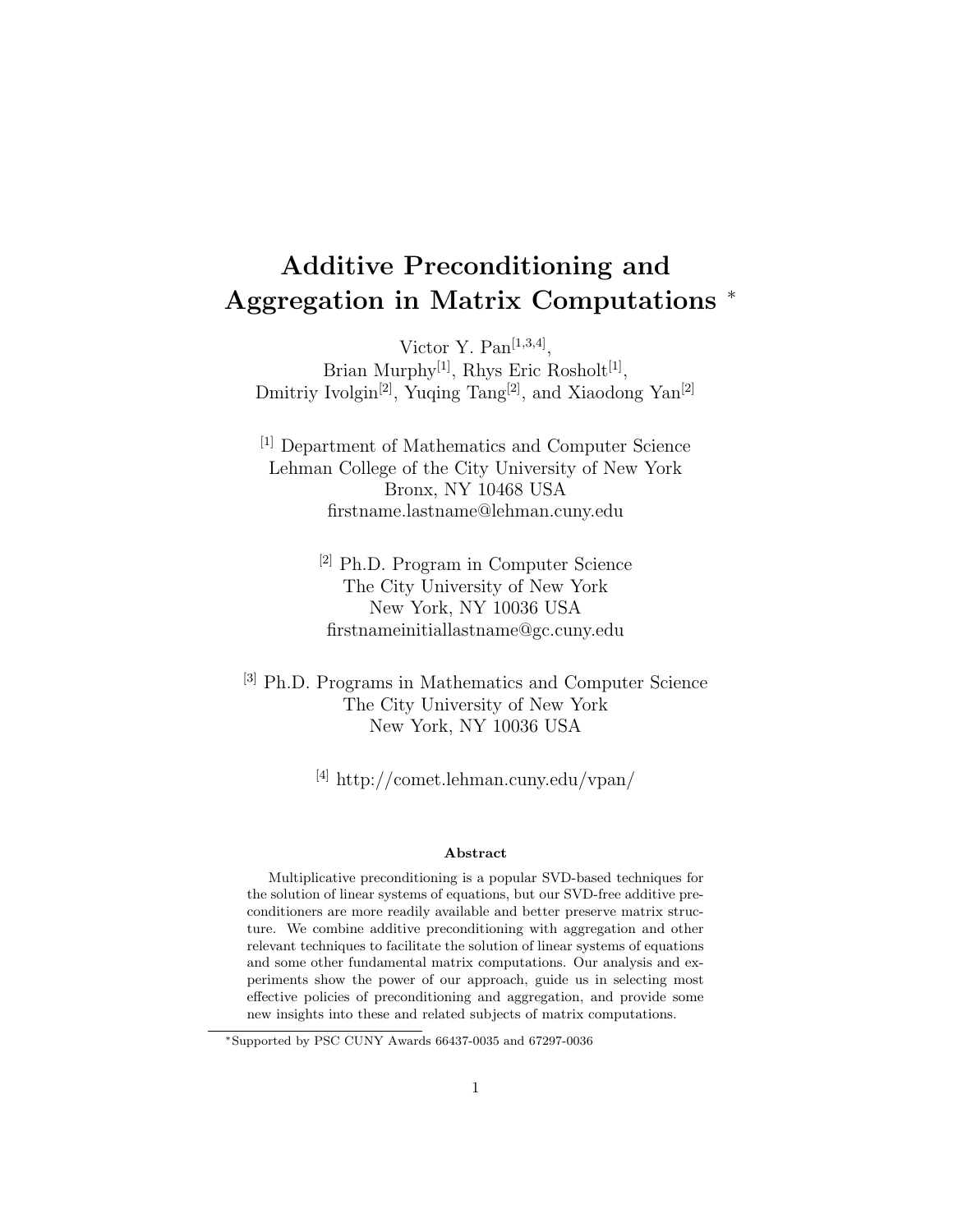Key words: Matrix computations, Additive preconditioning, Aggregation, MSAs.

## 1 Introduction

#### 1.1 Background: multiplicative preconditioning

Multiplicative preconditioning is a popular technique for solving linear systems of equations  $A$ **y** = **b**. Originally, preconditioning meant the transition to equivalent but better conditioned linear systems  $MAy = Mb$ ,  $ANx = b$ , or more generally  $MANx = Mb$  for  $y = Nx$  and readily computable nonsingular matrices  $M$  and/or  $N$ , called preconditioners. Such systems can be solved faster and/or more accurately (see  $[1]-[3]$ , the bibliography therein, and our next section). A more recent alternative goal is the compression of the spectrum of the singular values of an input matrix A into a smaller number of clusters, so that one can solve the resulting linear systems more readily with the Conjugate Gradient (hereafter CG) or GMRES algorithms. We, however, pursue the original goal of decreasing the condition number of an input matrix.

Multiplicative preconditioners are closely linked to the Singular Value Decomposition (SVD) of an illconditioned input matrix, in particular to the costly computation of its smallest singular values and the associated singular vectors. Furthermore, the SVD-based preconditioners can easily destroy matrix structure.

#### 1.2 Our alternative approach

As an alternative or complementary tool, we propose additive preprocessing  $A \leftarrow C = A + UV^H$ , i.e., we add a matrix  $UV^H$  to an ill conditioned matrix A to obtain its better conditioned additive modification C. Here and hereafter  $A<sup>H</sup>$  denotes the Hermitian (that is complex conjugate) transpose of a matrix A, which is just its transpose  $A<sup>T</sup>$  where A is a real matrix. Hereafter we also write

- $(S_1, \ldots, S_k)$  for a  $1 \times k$  block matrix with the blocks  $S_1, \ldots, S_k$
- $I_k$  for the  $k \times k$  identity matrix
- $A^{-H}$  for  $(A^H)^{-1} = (A^{-1})^H$
- $\sigma_i(A)$  for the j<sup>th</sup> largest singular value of a matrix A
- $||A||_2 = \sigma_1(A)$  for its 2-norm
- $\rho = \text{rank } A$  for its rank and
- cond<sub>2</sub>  $A = \sigma_1(A)/\sigma_\rho(A)$  for its condition number.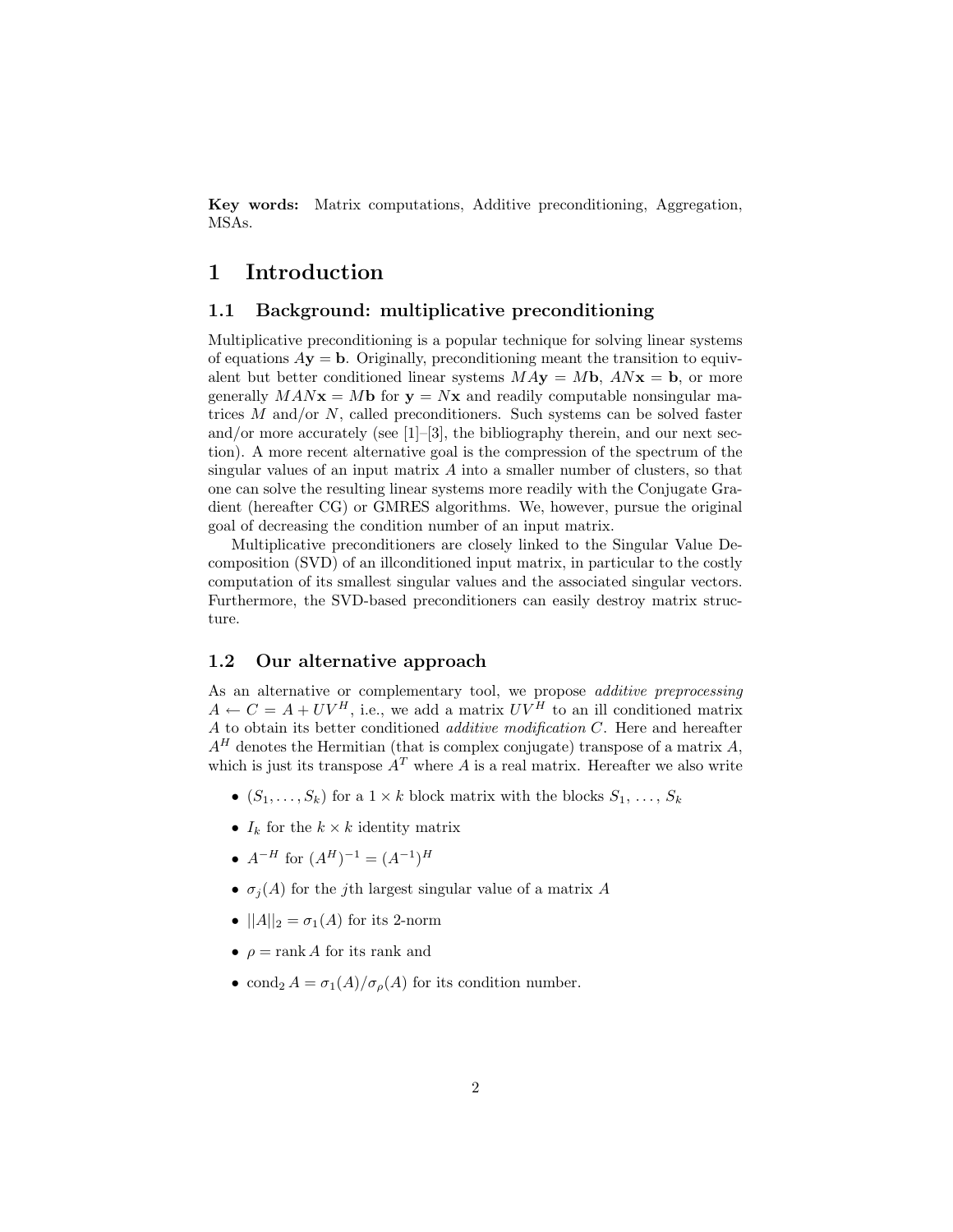We call a matrix normalized if its 2-norm equals one, and we use the abbreviations of MPPs, APPs, MPCs, APCs, A-modification, and M- and Apreprocessing and M- and A-preconditioning for multiplicative and additive preprocessors and preconditioners, additive modification, and multiplicative and additive preprocessing and preconditioning, respectively.

In this paper we outline A-preconditioning and its applications to the solution of linear systems of equations and some other fundamental matrix computations. In other papers we elaborate upon this outline and present further technical details and the results of numerical tests that show the power of our approach. The tests have been designed by the first author and performed by his coauthors. Otherwise all this work as well as all typos and other errors are due to the first author.

#### 1.3 Random A-preprocessors

Clearly, we can effectively precondition a matrix if we know its SVD, but even a random properly scaled APP of a suitable rank is likely to be a good APC. More precisely, suppose a matrix A has full rank  $\rho$ . Then according to our analysis and extensive experiments in  $[4]-[6]$ , we are likely to arrive at an A-modification  $C = A + UV^H$  with cond<sub>2</sub> C of the order of  $\sigma_1(A)/\sigma_{\rho-r}(A)$  if an APP  $UV^H$  of a rank r is

- a) random (general, sparse, or structured),
- b) well conditioned, and
- c) properly scaled so that the ratio  $||A||_2/||UV^H||_2$  is neither very large nor very small.

In particular if  $\sigma_r(A) \gg \sigma_{r+1}(A)$ , but the ratio  $\sigma_{r+1}(A)/\sigma_{\rho}(A)$  is not large, then an APP  $UV^H$  chosen according to rules a)–c) is likely to be an APC, that is to define a well conditioned A-modification  $C = A + UV^H$ , if and only if  $\text{rank}(UV^H) \geq r$ . We can compute the threshold integer r by recursively incrementing its initial value from zero, updating the matrices  $U, V,$  and  $C$ , and estimating the condition number of the matrix  $C$ . Clearly, the process can be speeded up with the randomized binary search.

In contrast, random M-preprocessing cannot help much against ill conditioning because  $\text{cond}_2 A \leq \prod_i \text{cond}_2 F_i$  if  $A = \prod_i F_i$ .

We can apply the effective norm and condition estimators in [7, Section 3.5.4] and [8, Section 5.3] for computing APPs under rules b) and c), as well as at the other stages of A-preconditioning. E.g., we can check if  $\text{cond}_2 C$  is as small as desired, and if it is not, we can recompute the A-modification  $C$  for new generators U and V chosen either again according to the rules  $a$ )–c) or (with more work and more confidence in success) according to the recipes at the end of Section 4.3.

Our extensive tests show that very weak randomization is sufficient for generating effective APCs, and we exhibit many general purpose APCs with various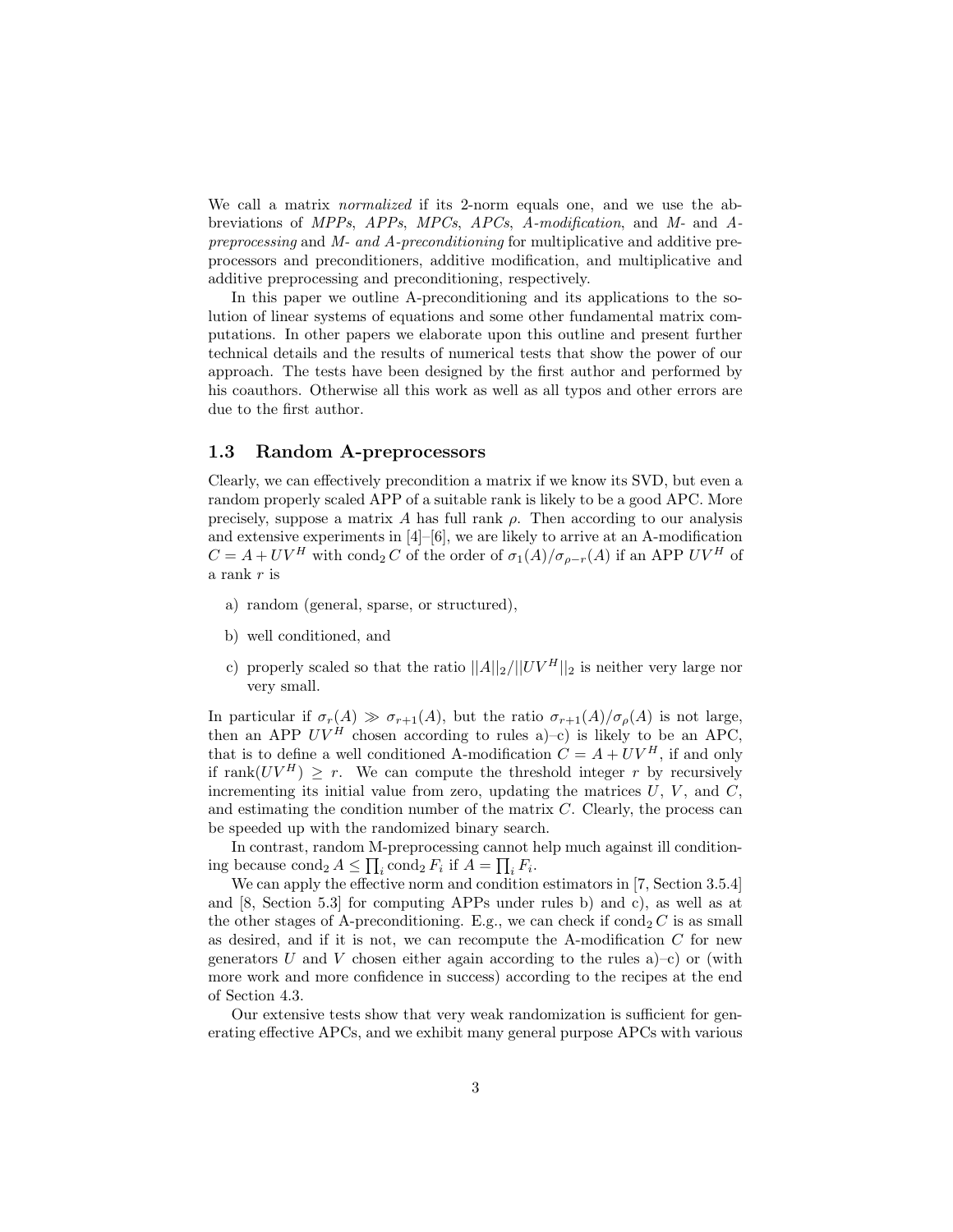patterns of structure and sparseness  $[6, Examples 4.1–4.6]$ . Here is Example 4.6 from  $[6]$ .

**Structured and sparse Hermitian APPs.** Let  $k, n_1, \ldots, n_k$  be positive integers (fixed or random) such that  $kr + n_1 + \cdots + n_k = n$ . For  $i = 1, \ldots, k$ , let  $0_{r,n_i}$  denote  $r \times n_i$  matrices filled with zeros and let  $T_i$  denote some  $r \times r$ fixed or random structured well conditioned matrices, e.g., the matrices of the discrete Fourier, sign or cosine transforms, matrices with a fixed displacement structure, semi-separable (rank structured) matrices, or sparse matrices with fixed patterns of sparseness (see [9]–[13] and the bibliography therein and in [14]). Let  $U = P(T_1, 0_{r,n_1}, \ldots, T_k, 0_{r,n_k})^T$ . Choose an  $n \times n$  permutation matrix P (in the simplest case let  $P = I$ ) and define the APP  $UU^H$ .

In some applications we can generate the desired (e.g., sparse and/or structured) APCs by using neither SVD nor randomization. For example (see Acknowledgements), with a rank-one APC we can increase the absolute value of a small pivot entry in the Gaussian elimination and Cyclic Reduction algorithms without destroying matrix structure. Likewise, with rank-r APCs we can improve conditioning of  $r \times r$  pivot blocks of block Gaussian elimination and block Cyclic Reduction.

#### 1.4 Dual A-preprocessing

For a nonsingular  $n \times n$  matrix A we can add a *dual APP VU<sup>H</sup>* of a rank  $q \leq n$ to the matrix  $A^{-1}$  and define the *dual A-modification*  $C = A^{-1} + VU^{H}$ . We can compute the matrices  $C_-\,$  and then  $A^{-1} = C_- - VU^H$  by inverting the matrix

$$
(C_{-})^{-1} = (A^{-1} + VU^{H})^{-1} = A - AVH^{-1}U^{H}A, \quad H = I_{q} + U^{H}AV.
$$
 (1.1)

We call the latter expressions the *dual SMW inversion formula*, which is our simple counterpart to the *primal SMW inversion formula* of Sherman, Morrison, and Woodbury [7, page 50], [8, Corollary 4.3.2],

$$
A^{-1} = (C - UV^H)^{-1} = C^{-1} + C^{-1} U G^{-1} V^H C^{-1}, \ G = I_r - V^H C^{-1} U. \tag{1.2}
$$

If we only seek the solution **y** to a linear system  $A$ **y** = **b**, we can bypass the inversion of the matrix  $(C_{-})^{-1}$  by applying the formula

$$
y = A^{-1}b = z - VU^Hb, \ \ ((C_{-})^{-1})^{-1}z = b.
$$
 (1.3)

By extending our analysis of A-preconditioning, we obtain that  $\text{cond}_2 C_$  = cond<sub>2</sub>( $(C_{-})^{-1}$ ) is likely to be of the order of the ratio  $\sigma_{q+1}(A)/\sigma_n(A)$  if a dual APC  $V U^H$  of a rank q has been chosen according to rules a) and b) together with the following counterpart of rule c),

d) the ratio  $||A^{-1}||_2/||VU^H||_2$  is neither large nor small.

Based on these observations, we readily extend our recipes for computing APCs to computing dual APCs.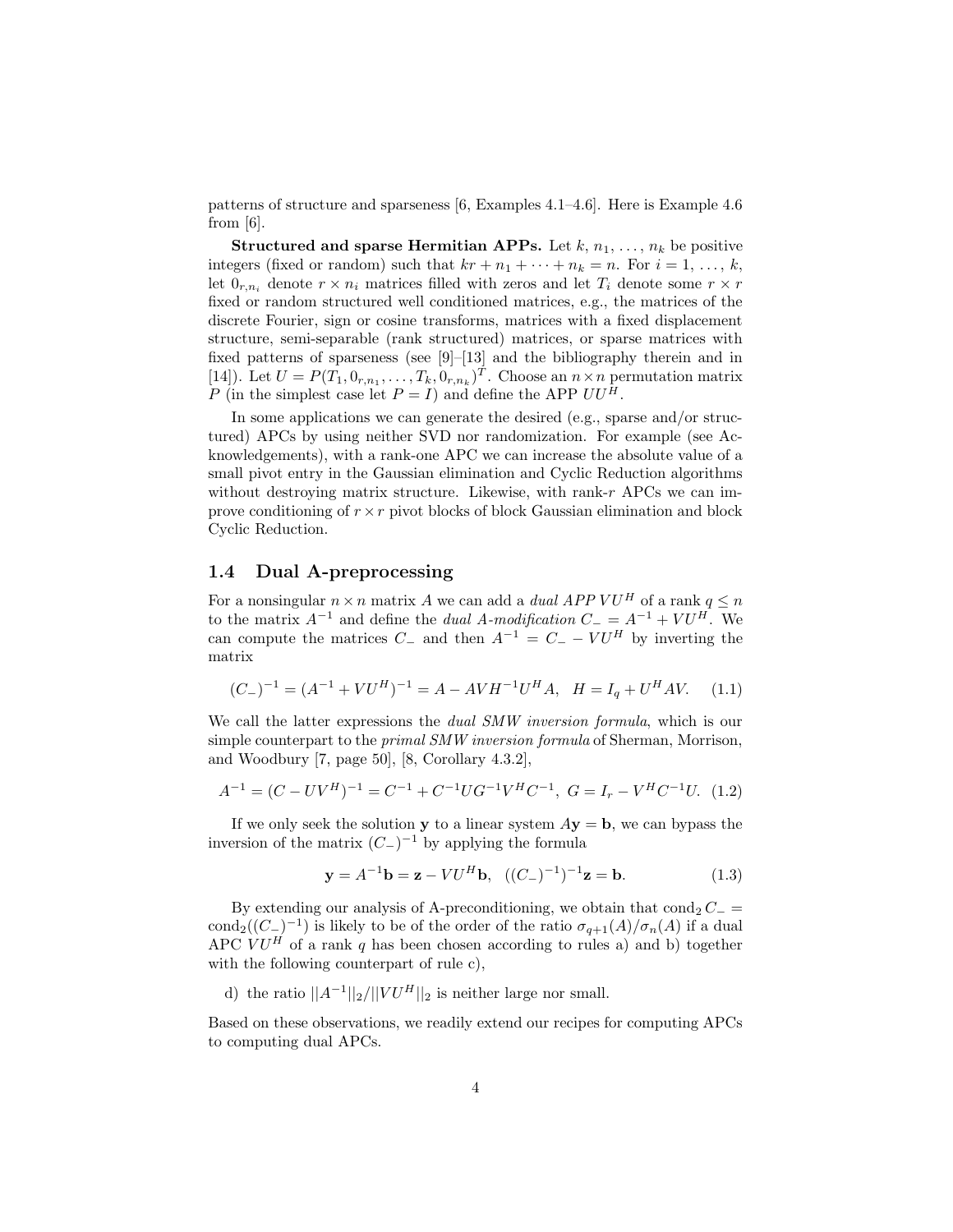The primal and dual SMW inversion formulae have the following simple counterparts for expressing the determinant of the matrix A via the matrices C and G in equations (1.2) and  $(C_{-})^{-1}$  and H in equations (1.1),

$$
\det A = (\det G) \det C,\tag{1.4}
$$

$$
\det A = (\det H) \det((C_{-})^{-1}). \tag{1.5}
$$

## 2 Two impacts of preconditioning

#### 1. Preconditioning as a means of convergence acceleration

Suppose the CG algorithm is applied to a linear system  $A$ y = b where A is a Hermitian matrix whose spectrum is not limited to a small number of clusters. Then an iteration step adds the order of  $\sqrt{\text{cond}_2 A}$  new correct bits per a variable (cf. [7, Theorem 10.2.6]), and so A-preconditioning enables convergence acceleration.

How much does this acceleration increase the computational cost per iteration? The basic operation of the algorithm is the multiplication of an input matrix by a vector, whose computational cost is little affected by small-rank modifications of the input as well as by its large-rank structured modifications.

Similar comments can be applied to the GMRES and various other algorithms of this kind [7, Sections 10.2–10.4], [15]–[17].

Likewise, preconditioning can accelerate the Wilkinson's iterative refinement algorithm in [7, Section 3.5.3], [8, Sections 3.3.4 and 3.4.5], and [18, Chapter 11]. Indeed, its iteration step adds the order of  $log(1/(||E||_2 \text{cond}_2 A))$  correct bits per a variable to the current approximate solution to a linear system  $A$ **y** = **b** provided an approximate inverse  $(A + E)^{-1}$  of the matrix A is available or just an approximate solution  $\tilde{\mathbf{z}} = (A + E)^{-1} \mathbf{v}$  to a linear system  $A\mathbf{z} = \mathbf{v}$  is readily available where, say,  $||A^{-1}E||_2 < 1/2$ .

For another example, preconditioning can accelerate Newton's iteration for the approximation of the inverse as well as the Moore–Penrose generalized inverse of a matrix A because  $\log_2 \text{cond}_2 A + \log_2 \log_2(1/\delta) + O(1)$  Newton's iteration steps are sufficient to yield the residual norm bound  $\delta$  (cf. [9, Chapter 6], [19], and the bibliography therein).

One can enhance the power of the above tecnhiques by combining them together. E.g., given a structured linear systems of equations, one can begin with A-preconditioning of its coefficient matrix, then approximate a generator for the inverse of this matrix by applying the algorithms of the CG/GMRES type, and finally refine the computed approximation by applying a structured version of Newton's iteration [9, Chapter 6].

The progress in solving linear systems of equations can be extended to various related computations. For example, the solution of a polynomial system of equations can be reduced to the solution of sparse multi-level Toeplitz linear systems [20], [21]. One can multiply the coefficient matrix of such a system by a vector fast (and can hardly exploit this matrix structure otherwise), but the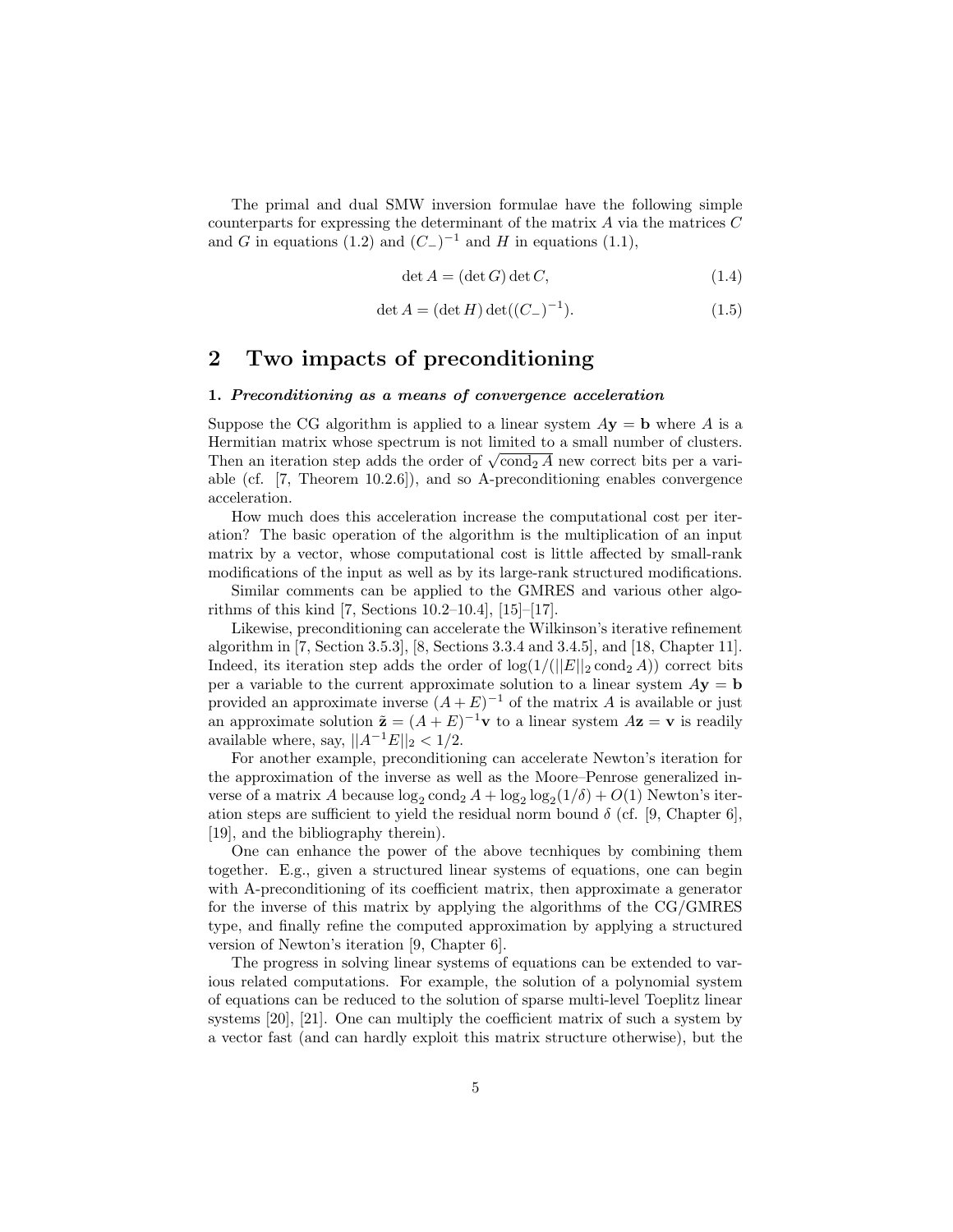algorithms of the CG/GMRES types are not much effective in this case because the matrices are typically ill conditioned and their singular values are widely spread out. Structured APCs of larger ranks promise critical support. We have similar situation with some matrix methods for polynomial root-finding (see the Appendix).

#### 2. Preconditioning for improving the accuracy of the output.

With preconditioning we can obtain a more accurate output by computing with the same precision. Such a power of preconditioning is well known for discretized solution of PDEs, eigen-solving, etc., but in some areas has not been recognized yet.

E.g., the reduction of non-Hermitian and overdetermined linear systems of equations to normal linear systems is "the method of choice when the matrix is well conditioned" [22, page 118]. The users, however, are cautious about this reduction because it squares the condition number of the input matrix, which means the loss of the accuracy of the output. Here preconditioning can be a natural remedy.

Likewise, for a large and important class of inputs, preconditioning facilitates certified numerical computation of the sign of the determinant of an ill conditioned matrix, which is required for computing convex hulls, Voronoi diagrams, and in many other fundamental geometric and algebraic computations (see [23] and the bibliography therein).

## 3 From APPs to the output. The case of APPs of ranks one and two

In this section and the next one we facilitate the solution of some fundamental problems of matrix computations provided suitable APPs and the respective A-modifications are available. In this section we deal with the APPs of ranks one and two. We first confine our original numerical problems to computation of and/or operations with some auxiliary matrices of smaller sizes, which we call aggregates. We overcome these problems by applying a variant of extended iterative refinement and MSAs, which is our abbreviation for advanced multiplication/summation algorithms. MSAs can be applied to the evaluation of any polynomial and, in combination with algorithms that approximate reciprocals and with error analysis, can be extended to the approximate evaluation of a rational function, but we use them essentially just for computing sums and dot products. We cover extended iterative refinement and MSAs in Section 6.

#### 3.1 The Schur Aggregation

To solve a nonsingular but ill conditioned linear system  $Ay = b$  as well as to compute the determinant det A, we can first compute a rank-one APC  $uv<sup>H</sup>$  for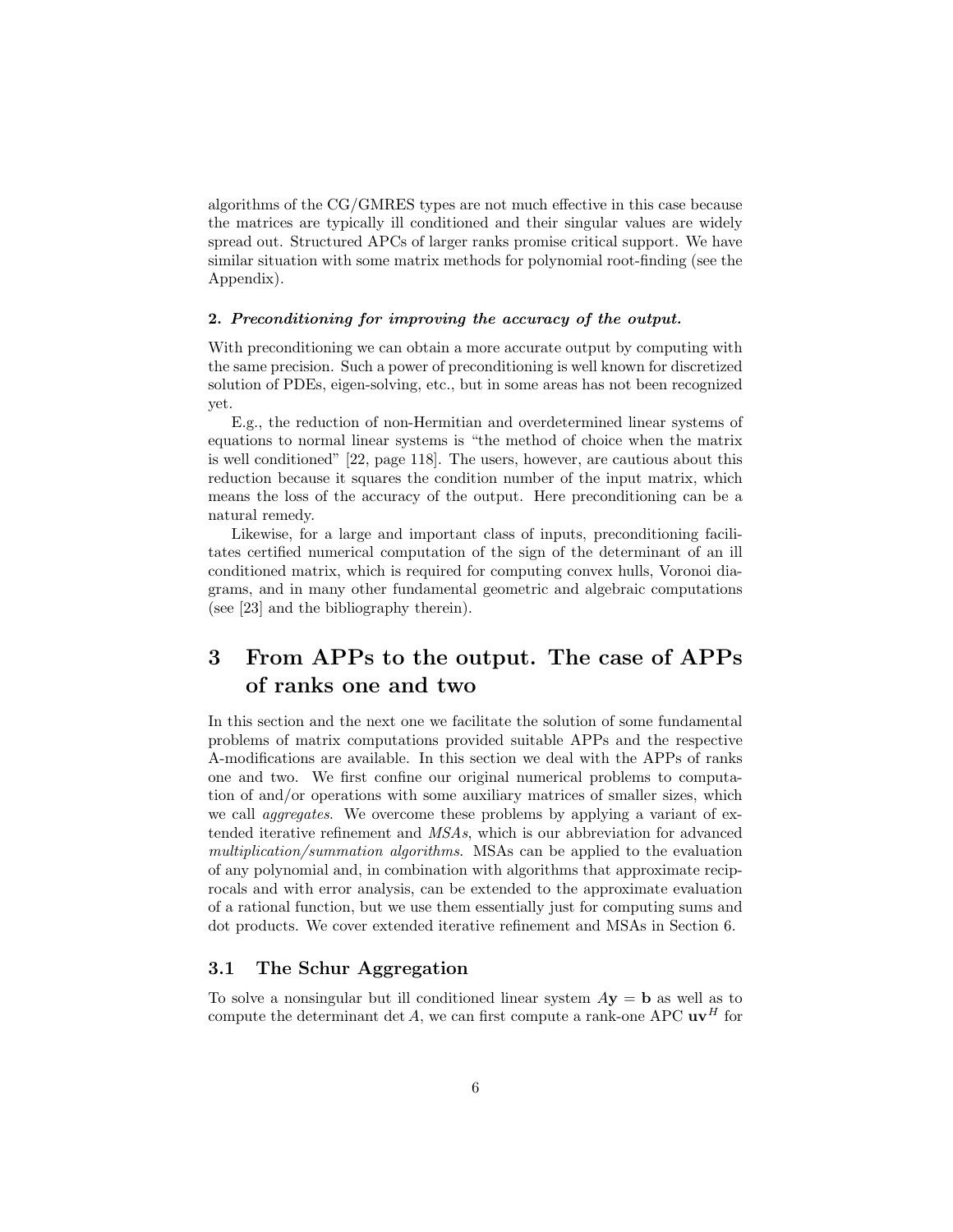the matrix A to obtain its well conditioned A-modification  $C = A + uv^H$  (cf. Section 1).

Having the A-modification C inverted, we can apply the (primal) SMW inversion and determinant formulae of (1.2) and (1.4), for  $U = \mathbf{u}, V = \mathbf{v}$ , that is

$$
A^{-1} = (C^{-1} - \mathbf{u}\mathbf{v}^H)^{-1} = C^{-1} + C^{-1}\mathbf{u}(1 - \mathbf{v}^H C^{-1}\mathbf{u})^{-1}\mathbf{v}^H C^{-1}
$$

and det  $A = (1 - \mathbf{v}^{H} C^{-1} \mathbf{u})$  det C, respectively. The formulae reduce the solution of a linear system  $A$ **y** = **b** and the computation of the determinant det A to well conditioned computations, except for the stage of computing the value  $g = 1 - \mathbf{v}^H C^{-1} \mathbf{u}$ . The latter value is absolutely small under the above assumptions about the matrices  $A$  and  $C$  (see Theorem 4.1 in Section 4.1), and so its computation cancels many its leading significant bits. We overcome the problem by extending the iterative refinement algorithm.

The scalar  $g = 1 - \mathbf{v}^H C^{-1} \mathbf{u}$  is the Gauss transform of the 2 × 2 block matrix  $\int C$  u  $\mathbf{v}^{H}$  1  $\setminus$ and the Schur complement of its block C. For  $n > 1$ , this scalar is a Schur aggregate, and the reduction to its computation from our original task is the (primal) Schur Aggregation. We combine such an aggregation technique with A-preconditioning. This is a new feature versus the *aggregation methods* in [24] (our ancestor), which in the 1980s evolved into the Algebraic Multigrid.

Now suppose we have an ill conditioned matrix A where  $\sigma_1(A) \gg \sigma_2(A)$ and the ratio  $\sigma_2(A)/\sigma_n(A)$  is not large. In this case we define the dual Amodification  $C = A^{-1} + \mathbf{v}\mathbf{u}^H$ . According to Section 1, the matrix  $C_$  is likely to be well-conditioned for two random properly scaled vectors u and v. Instead of its direct computation, however, we first compute its inverse  $(C_{-})^{-1}$  defined by the dual SMW inversion formula of (1.1) for  $U = u$ ,  $V = v$ , that is

$$
(C_{-})^{-1} = (A^{-1} + \mathbf{u}\mathbf{v}^{H})^{-1} = A - A\mathbf{v}h^{-1}\mathbf{u}^{H}A, \quad h = 1 + \mathbf{u}^{H}A\mathbf{v}.
$$

For  $n > 1$ , h is the *dual Schur aggregate*, and its computation is the *dual Schur* Aggregation. We can apply it to the solution of a linear system  $A$ **y** = **b** via equation (1.3) for  $U = \mathbf{u}, V = \mathbf{v}$ , that is

$$
y = A^{-1}b = z - vu^Hb
$$
,  $(C_{-})^{-1}z = b$ ,

as well as to computing the determinant det  $A = (1 + \mathbf{u}^H A \mathbf{v}) \det((C_-)^{-1}).$ 

Besides computing the reciprocal of the scalar  $h$  and the inversion of a well conditioned matrix  $(C_{-})^{-1}$ , we only use additions and multiplications, which we perform error-free by applying MSAs.

#### 3.2 Computations in the null space of a matrix

Given an  $n \times n$  matrix A of rank  $n-1$ , suppose we seek its nonzero null vector y, such that  $A$ **y** = 0. Let a rank-one APP  $uv<sup>H</sup>$  define a nonsingular A-modification  $C = A + \mathbf{u}\mathbf{v}^H$ . Then  $\mathbf{y} = C^{-1}\mathbf{u}$ , so that the problem is essentially reduced to solving a nonsingular linear system of equations  $C**y** = **u**$ .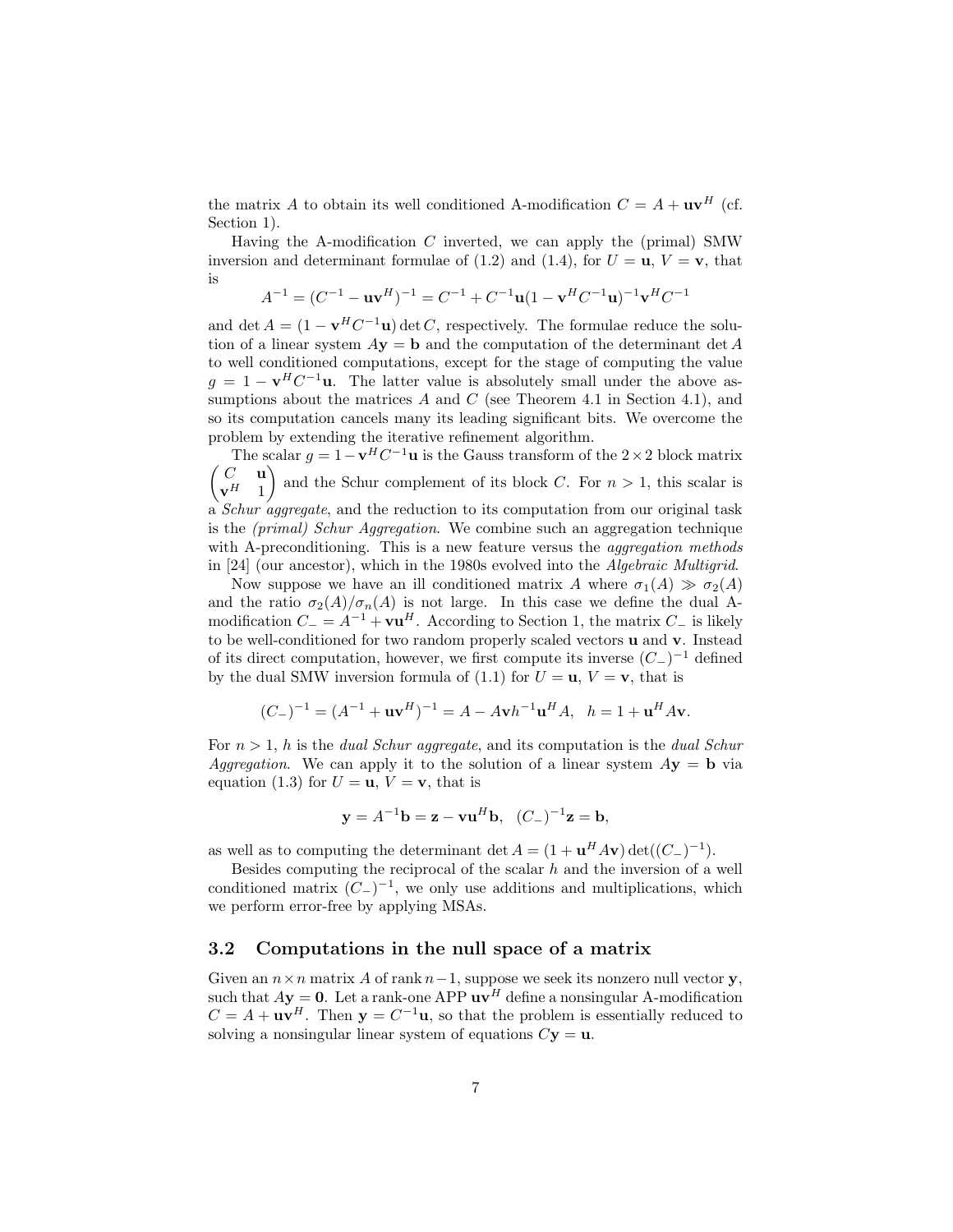For a pair of properly scaled random vectors **u** and **v**, the ratios  $\sigma_n(C)/\sigma_{n-1}(A)$ and  $(\text{cond}_2 C)/\text{cond}_2 A$  are likely to be neither large nor small (cf. Section 1). If so, the A-modification  $C$  is well conditioned if and only if so is the matrix  $A$ . In this case we remove singularity with no numerical sacrifice [25].

Now suppose the ratio  $\sigma_1(A)/\sigma_{n-2}(A)$  is not large, but  $\sigma_{n-2}(A) \gg \sigma_{n-1}(A)$ . Then the above technique would have defined ill conditioned A-modification, but we can repair this defect by choosing an APC of rank two. Namely, for a pair of properly scaled  $n \times 2$  well conditioned random matrices  $U =$  $(\mathbf{u}, \mathbf{u}_1), V = (\mathbf{v}, \mathbf{v}_1)$  that generate the APP  $UV^H$ , we can expect that the ratios  $\sigma_1(C)/\sigma_{n-1}(C)$  and  $\sigma_1(C_1)/\sigma_n(C_1)$  are not large but  $\sigma_{n-1}(C) \gg \sigma_n(C)$ for  $C = A + \mathbf{u}\mathbf{v}^H$  and  $C_1 = C + \mathbf{u}_1\mathbf{v}_1^H = A + UV^H$ .

In this case  $A$ **y** = **b** for the vectors **y** =  $C^{-1}U$ **x** and **x**  $\neq$  **0** such that  $AC^{-1}U$ **x** = 0. We have reduced the search for a null vector **y** of an  $n \times n$ matrix A to the similar problem for its  $n \times 2$  null aggregate  $AC^{-1}U$ . We call this technique the *Null Aggregation*. We have  $AC^{-1}U = UG$  where  $G = I_2$  −  $V^H C^{-1} U$ , and so the original problem can be reduced to the case of  $2 \times 2$  input if the matrix  $U$  has full rank two.

The homogeneous linear systems  $AC^{-1}U$ **x** = 0 or  $G$ **x** = 0 have a nontrivial solution  $x$ . Numerically, we would approximate the vector  $x$  by applying the orthogonalization and least-squares methods [7, Chapter 5], [8, Chapter 4], [26], [27], but we must first compute the matrix  $G$  with a high precision, overcoming the cancellation of many leading significant bits in its diagonal entries. Numerical benefits and limitations of this approach are quite similar to the case of the Schur Aggregation (see Sections 3.1 and 4.1).

#### 3.3 Extension to the algebraic eigenproblem

An eigenvector of an  $n \times n$  matrix A associated with an eigenvalue  $\lambda$  is a null vector of the matrix  $\lambda I - A$ , and we can incorporate A-preconditioning and the Null Aggregation into the inverse power iteration for refining an eigenvalue/eigenvector pair. (This iteration is also called the inverse iteration and the Rayleigh quotient iteration. We will use the abbreviation  $IIRQ$ .) The incorporation enables us to replace the solution of an ill conditioned linear system with the solution of a well conditioned one in each IIRQ step. An obvious benefit for sparse and/or structured input matrices  $A$  is a chance for applying the GMRES and CG algorithms. In spite of this simplification of every inverse iteration step, we do not need to increase the number of these steps, according to our extensive tests [28]. These techniques effectively approximate a single eigenvalue or a cluster of eigenvalues separated from the other eigenvalues of an input matrix (cf. [29, Section 4.4]).

### 3.4 Extension to the solution of a linear system of equations

The Null Aggregation can be readily extended to the solution of a nonsingular but ill conditioned linear system of n equations with n unknowns,  $A$ **y** = **b**, where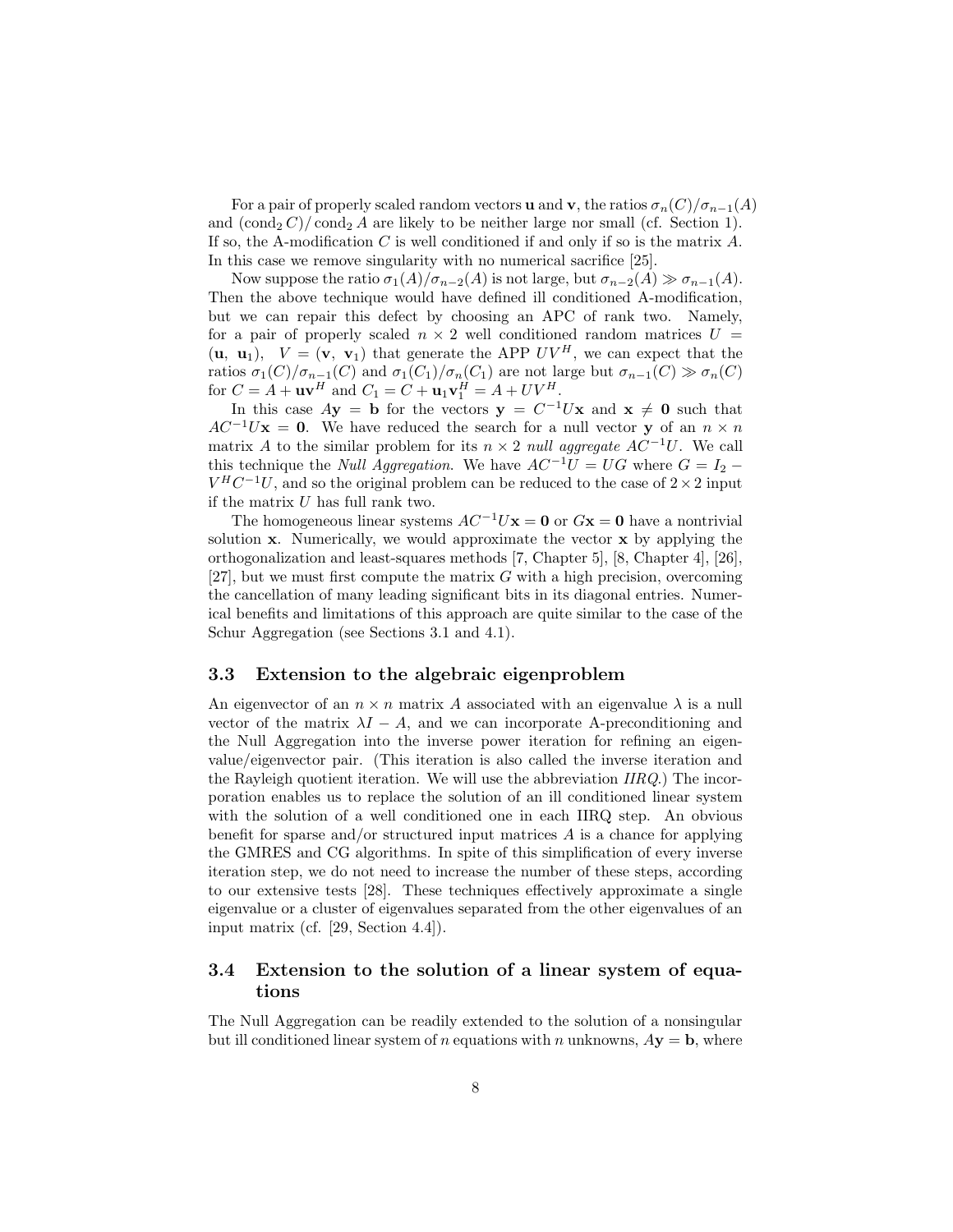the ratio  $\sigma_1(A)/\sigma_{n-1}(A)$  is not large but  $\sigma_{n-1}(A) \gg \sigma_n(A)$ . The null vector computation is a special case where  $\mathbf{b} = \mathbf{0}$ , but also vice versa the solution of general linear system  $A$ **y** = **b** is equivalent to computing the null vector  $(\tilde{\mathbf{y}}) = \begin{pmatrix} 1 \\ 1 \end{pmatrix}$ y of the matrix  $(-\mathbf{b}, A)$ . We can symmetrize this matrix or just append a zero row to it (to yield a square matrix) and then apply the techniques discussed at the end of Section 3.2.

## 4 Extension to general ill conditioned input matrices

Let us extend our methods to  $n \times n$  nonsingular ill conditioned matrices A with  $\sigma_{n-k}(A) \gg \sigma_n(A) > 0$  or  $\sigma_1(A) \gg \sigma_k(A)$  for  $k > 1$ . In this case we must use APPs of larger ranks to yield well conditioned A-modifications C or C−, and so the sizes of the Schur and null aggregates increase. Otherwise the extension is quite straightforward unless we run into ill conditioned aggregates. (Surely this occurs where  $\sigma_{i+1}(A) \gg \sigma_i(A)$  for more than one subscript i, but for larger dimensions n also where, say,  $2 \leq \sigma_{i+1}(A)/\sigma_i(A) \leq 3$  for all i, in which case cond<sub>2</sub>  $A \geq 2^{n-1}$ .) If so, we must overcome some additional numerical problems.

We outline the respective modifications of our aggregation methods in the next three subsections. As before, we assume square matrices A. We extend this study to the case of rectangular matrices A and cover further technical details in other papers.

### 4.1 The Schur Aggregation

Suppose we have computed an APC  $UV^H$  of a rank  $r < n$  and a well conditioned nonsingular A-modification  $C = A + UV^H$  for an ill conditioned nonsingular  $n \times n$  input matrix A. Now the (primal) SMW inversion formula (1.2) reduces the linear system  $A$ **y** = **b** to the  $r + 1$  linear systems  $C(W, z) = (U, b)$  with the coefficient matrix given by the A-modification  $C$  and to the  $n$  linear systems of equations  $GX^{H} = V^{H}$  with the coefficient matrix  $G = I_{r} - V^{H}C^{-1}U$ . Likewise, equation (1.4) reduces the computation of det  $A$  to computing two matrices  $C$ and  $G$  and two scalars det  $C$  and det  $G$ .

The matrix  $G = I_r - V^H C^{-1} U$  is the Gauss transform of the  $2 \times 2$  block matrix  $\begin{pmatrix} C & U \\ V^H & I \end{pmatrix}$  $V^H$   $I_r$ and the Schur complement of its block C. For  $n > r$ , this matrix is a (primal) Schur aggregate and the reduction to its computation from our original task is the (primal) Schur Aggregation.

To analyze the Schur Aggregation, we rely on the following results in [30], which relate the singular values of the matrices  $A, C$ , and  $G$  to each other. (Here we state these results in a simplified form, for square matrices A and C.)

**Theorem 4.1.** [30, Theorem 7.3]. For two positive integers n and  $r < n$ , a normalized  $n \times n$  matrix A, and a pair of  $n \times r$  matrices U and V, write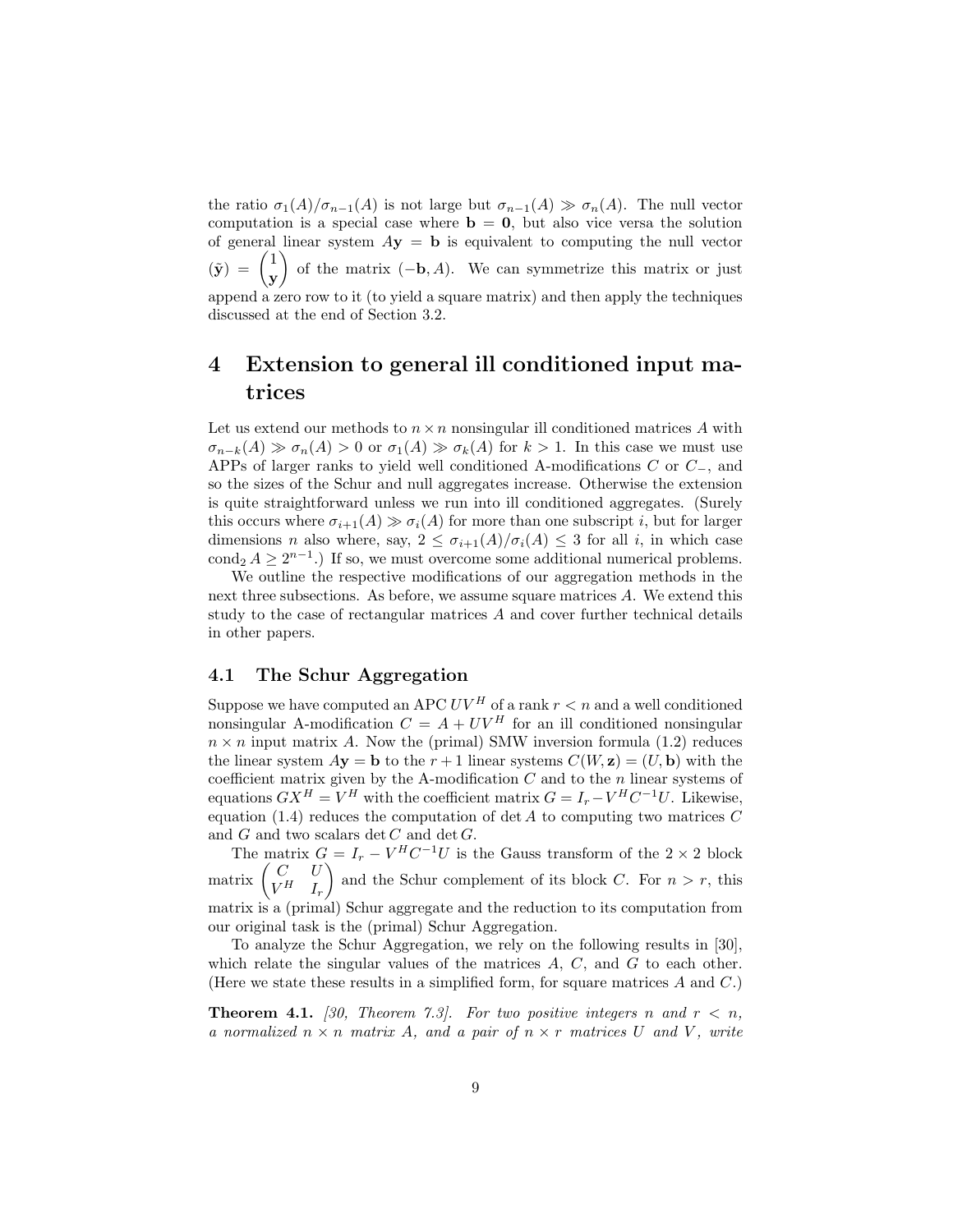$C = A + UV^T$  and  $G = I_r - V^T C^{-1} U$ . Suppose the matrices A and  $C = A + UV^T$ have full rank  $\rho \geq r$ . Then the matrix G is nonsingular, and we have

$$
\sigma_j(A^{-1})\sigma_-^2(C) - \sigma_-(C) \le \sigma_j(G^{-1}) \le \sigma_j(A^{-1})\sigma_+^2(C) + \sigma_+(C)
$$

for  $\sigma_-(C) = \sigma_\rho(C)$ ,  $\sigma_+(C) = \sigma_1(C) \leq 2$ ,  $\sigma_j(A^{-1}) = 1/\sigma_{\rho-j+1}(A)$ ,  $j = 1, \ldots, r$ .

Corollary 4.1. Under the assumption of Theorem 4.1 we have

cond  $G = \text{cond}(G^{-1}) \leq (\text{cond } C)(\sigma_1(A^{-1})\sigma_+(C) + 1)/(\sigma_r(A^{-1})\sigma_-(C) - 1),$ 

$$
||G||_2 = \sigma_1(G) = 1/\sigma_j(G^{-1}) \le 1/(\sigma_r(A^-)\sigma^2_-(C) - \sigma_-(C)).
$$

It follows that the matrix  $G$  is well conditioned if so is the matrix  $C$  and if the ratio  $\sigma_{n-r+1}(A)/\sigma_n(A)$  is not large where  $r = \text{rank}(UV^H)$  [30]. In particular numerical problems caused by a gap between the singular values  $\sigma_{n-r}(A)$  and  $\sigma_{n-r+1}(A)$  are likely to be eliminated for both matrices C and G if the APP of rank  $r$  has been chosen according to rules a)–c) in Section 1.

If this gap is the only source of ill conditioning of the matrix  $A$ , then the matrices  $C$  and  $G$  are likely to be well conditioned. If so, the original numerical problems are confined to the computation of the Schur aggregate  $G = I_r$  $V^H C^{-1} U$  of a small norm. We solve these problems by extending iterative refinement and if needed applying MSAs [30], [31].

If the ratio  $\sigma_{n-r}(A)/\sigma_n(A)$  is large, then the matrices C and/or G are still ill conditioned. For larger ranks  $r$  the A-modification  $C$  is likely to be well conditioned, but the aggregate  $G$  is not, whereas this property is reversed for smaller ranks r (if  $r = 1$ , then  $\text{cond}_2 G = 1$ , but  $\text{cond}_2 C$  can be large). We can reapply the Schur Aggregation to such ill conditioned matrices  $C$  and/or  $G$ , but we must compute these matrices with a higher precision to yield uncorrupted matrices  $V^H C^{-1}$ ,  $C^{-1}U$ ,  $UG^{-1}$ , or  $G^{-1}V^{\tilde{H}}$ . This would mean a higher computational cost except for matrices G of smaller sizes, which can be inverted efficiently with the GMRES or CG algorithms.

#### 4.2 The dual Schur Aggregation

The dual Schur Aggregation is the Schur Aggregation associated with dual Apreconditioning, that is A-preconditioning of the matrix  $A^{-1}$ . Suppose we have computed a dual APC  $V U^H$  of a rank  $q < n$  and the well conditioned inverse  $(C_{-})^{-1} = A - AVH^{-1}U^{H}A$  of the dual A-modification  $C_{-} = A^{-1} + VU^{H}$ (cf. equation (1.1)), where the matrix  $H = I_q + U^H A V$  is the dual Schur aggregate. Then equations (1.1) and (1.3) reduce a linear system  $A$ **y** = **b** to linear systems with the coefficients given by the dual Schur aggregate  $H$ , where cond<sub>2</sub> H has the order of the ratio  $\sigma_1(A)/\sigma_q(A)$ . Likewise, equation (1.4) reduces the computation of det A to computing two matrices  $(C_-)^{-1}$  and H and two scalars  $(\det C_{-})^{-1}$  and  $\det H$ .

Unless the latter ratio is large, the dual Schur aggregate  $H$  is well conditioned. Then, similarly to the case of primal Schur Aggregation, the remaining numerical problems are confined to the computation of this aggregate, and we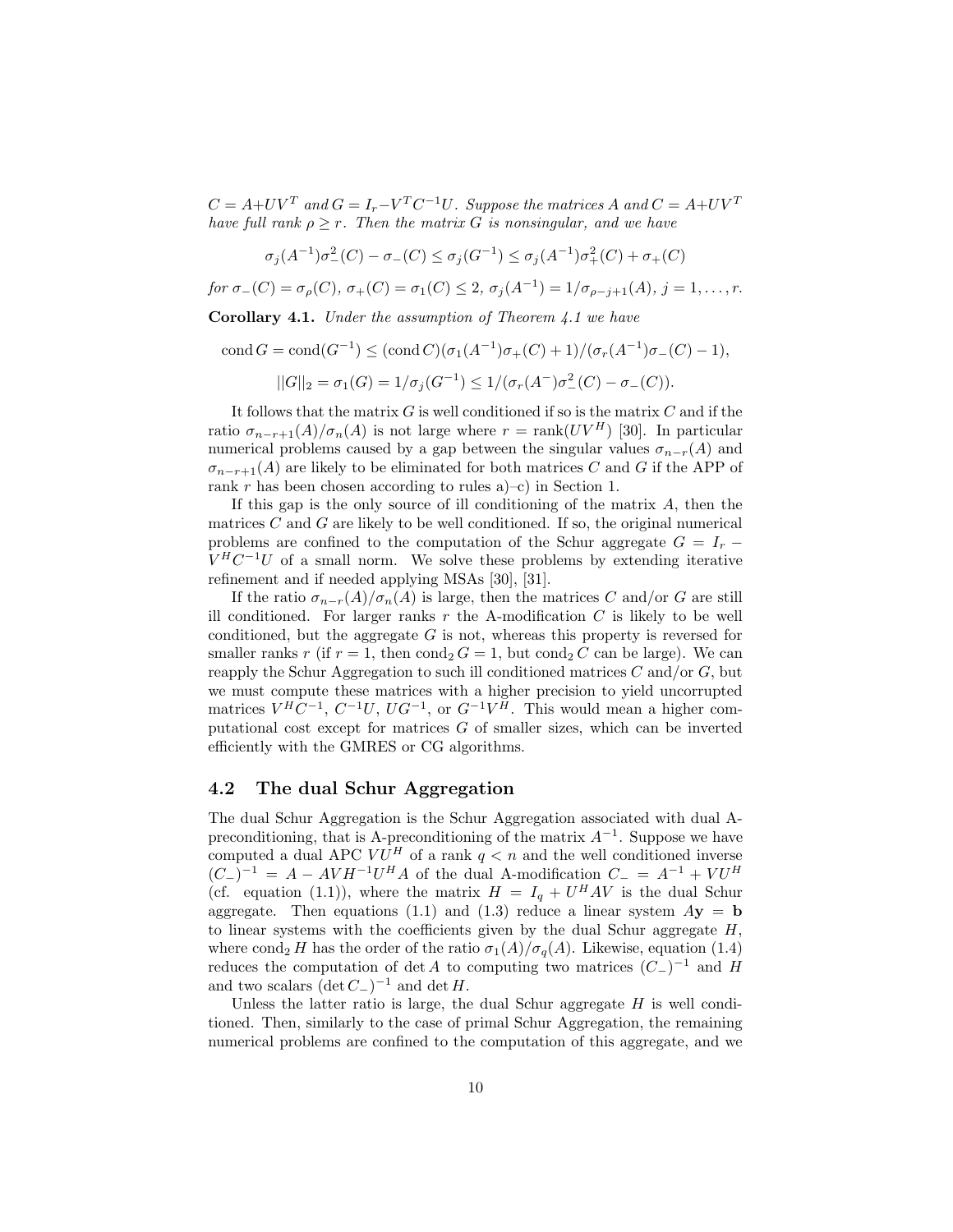can overcome them by applying the MSAs. Unlike the primal case, we compute the aggregate  $H$  with no matrix inversions and have no need for iterative refinement.

If the ratio  $\sigma_1(A)/\sigma_q(A)$  is large, then the dual Schur aggregate H is ill conditioned, and we can apply primal and/or dual A-preconditioning and the pimal and/or dual Schur Aggregation to invert it. (We must invert the aggregate to compute the matrix  $(\widetilde{C}_{-})^{-1}$ .) If, however, we run into a new ill conditioned aggregate, we must compute and invert it with a higher precision (at a higher cost) to support the inversion of the ill conditioned matrix H with a high precision.

#### 4.3 Computations in the null space and extensions

Let us first extend our study in Section 3.2. Let A be an  $n \times n$  singular matrix that has a rank  $n - r$  and thus has the nullity nul  $A = r = n - \text{rank } A$ . Suppose  $UV^H$  is its (primal) APP of the rank r and the A-modification  $C = A + UV^H$  is nonsingular. Then the matrix  $V^H C^{-1}$  (resp.  $C^{-1}U$ ) is a left (resp. right) null matrix basis for the matrix  $A$ , that is the rows (resp. columns) of this matrix span the left (resp. right) null space of the matrix A.

If the singular matrix  $A$  is well conditioned, then so is the A-modification C, and we avoid singularity with no numerical sacrifice.

If  $rank(UV^H) = null A$  and if the matrix A is ill conditioned, then so is the A-modification  $C = A + UV^H$ , and we face numerical problems when we test its nonsingularity. To counter them we can keep our APP well conditioned and recursively increase its size. E.g., we can recursively add to the input matrix  $C_0 = A$  some suitable rank-one matrices  $\mathbf{u}(k)\mathbf{v}(k)^H$ , compute the pairs of generator matrices  $U_k = (\mathbf{u}(j))_{j=1}^k$  and  $V_k = (\mathbf{v}(j))_{j=1}^k$  and the A-modifications  $C_k = C_{k-1} + \mathbf{u}(k)\mathbf{v}(k)$ <sup>H</sup> $= A + U_k V_k^H$  for  $k = 1, 2, \ldots$ , and output the matrices  $U = U_k$ ,  $V = V_k$ ,  $UV^H = U_k V_k^H$ , and  $C = C_k$  as soon as we arrive at a well conditioned A-modification  $C_k$ .

At this point the row (resp. column) span of the null aggregate  $V^H C^{-1}$  (resp.  $C^{-1}U$ ) contains the left (resp. right) null space of the matrix A. Moreover, we can obtain a left (resp. right) null matrix basis  $Z^H V^H C^{-1}$  (resp.  $C^{-1}UX$ ) for the matrix A as soon as we obtain a left (resp. right) null matrix basis  $Z^H$ (resp. X) for the null aggregate  $V^H C^{-1} A$  (resp.  $AC^{-1}U$ ), which has a smaller size. Since

$$
V^{H}C^{-1}A = GV^{H} \text{ and } AC^{-1}U = UG \text{ for } G = I_{r} - V^{H}C^{-1}U, \qquad (4.1)
$$

we can compute the matrix basis  $Z^H$  (resp. X) as a left (resp. right) null matrix basis for the  $r \times r$  Schur aggregate G provided the matrix V (resp. U) has full rank. Numerically, we can compute the matrix  $Z^H$  (resp. X) by applying the orthogonalization and least-squares methods, but first we must approximate the matrices  $V^H C^{-1} A$  (resp.  $AC^{-1} U$ ) with high precision, overcoming the cancellation of many leading significant bits in this process. Then again we apply extended iterative refinement and MSAs. If we need, we can extend the process recursively.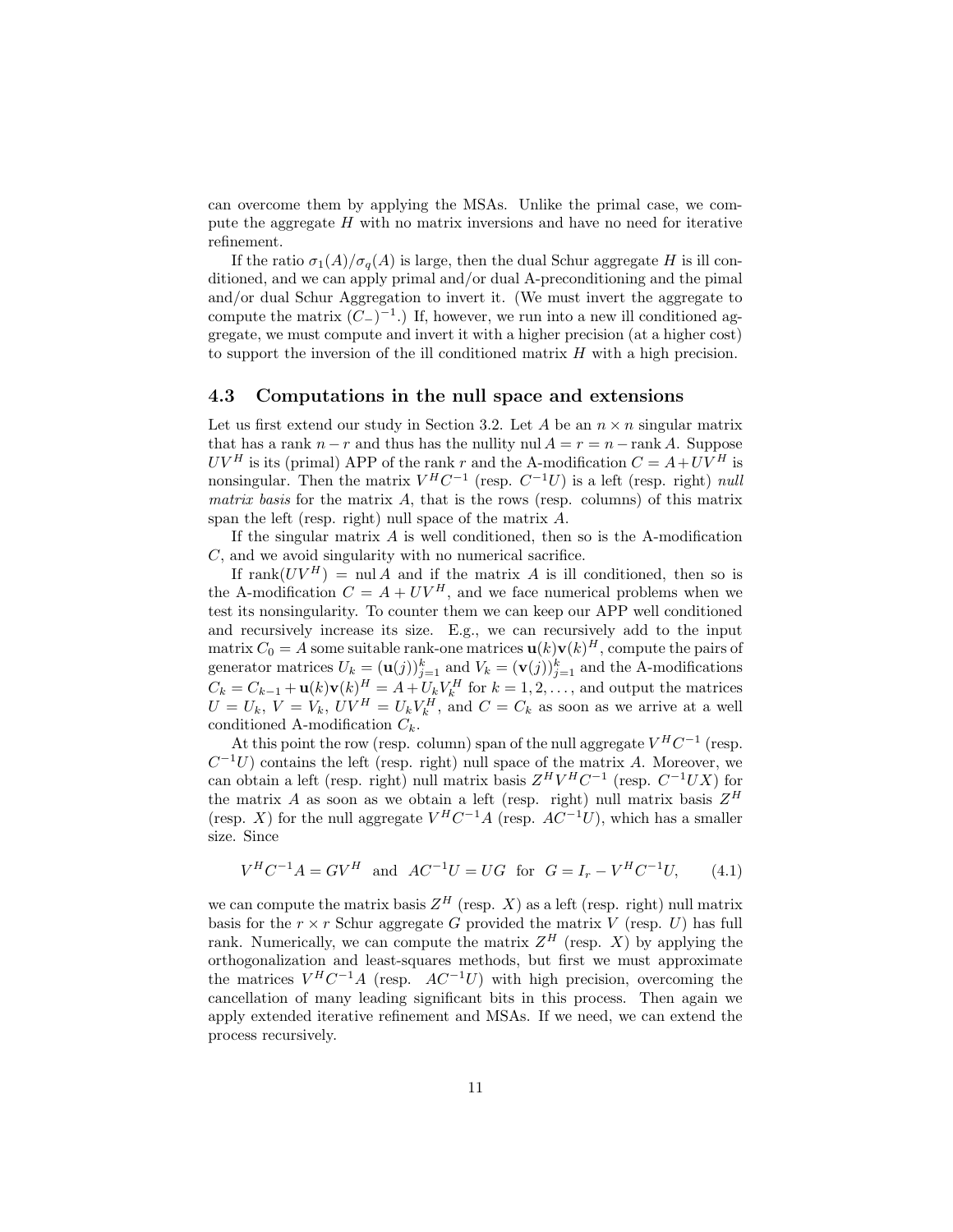Since the eigenspace associated with an eigenvalue  $\lambda$  of an  $n \times n$  matrix A is the null space of the matrix  $\lambda I_n - A$ , our approach can be readily extended to approximating the eigenvectors and eigenspaces, and we can extend our comments in Section 3.3. If the singular matrix  $\lambda I_n - A$  with nul $(\lambda I_n - A) = r$ is well conditioned or, more generally, if  $\lambda$  represents a cluster of r eigenvalues isolated from the other eigenvalues, then our A-preprocessing of the rank  $r$  can eliminate both singularity and ill conditioning.

In particular we can achieve this by incorporating our A-preprocessing into the IIRQ. Conversely, we can apply the inverse iteration for the eigenspace associated with the eigenvalue  $\lambda = 0$  to compute or improve approximations to the null vectors and null matrix bases for the matrix A.

As in Section 3.4 we can reduce the solution of a nonsingular linear system  $A$ **y** = **b** to computing the null vector  $\begin{pmatrix} 1 \\ 1 \end{pmatrix}$ y of the matrix  $(-\mathbf{b}, A)$ .

To describe another extension of the Null Aggregation, suppose we apply it numerically to a singular well conditioned  $n \times n$  matrix  $\hat{A}$  with nullity  $r =$  $n - \text{rank } A$ . Then the same output would be computed by the same algorithm performed error-free and applied to a small-norm perturbation  $A \approx \tilde{A}$ , which is nonsingular but ill conditioned and has exactly r small singular values.

For random and properly scaled APPs  $UV^H$  of rank r and for  $C = A + UV^H$ , the ranges of the aggregates  $V^H C^{-1}$  and  $C^{-1}U$  (that is their respective row and column spans) would approximate the r-tail of its SVD, that is the singular spaces associated with the  $r$  smallest singular values of the matrix  $A$ . We call this technique the Tail Approximation.

Dual A-preconditioning and A-modification extend it to the Head Approx*imation*, that is to computing the aggregates  $U^H(C_-)^{-1}$  of size  $q \times n$  and  $(C_{-})^{-1}V$  of size  $n \times q$ . Their row and column spans approximate some bases for the q-head of the SVD (that is for the left and right singular spaces associated with the q largest singular values of the  $n \times n$  matrix A) provided all other  $n-q$ singular values are small.

Finally, if  $\text{cond}_2 C$  for an A-modification  $C = A + UV^H$  is too large, we can decrease it by recomputing the APP. We can simply rely on rules  $a$ )–c) for choosing the new APPs, but alternatively (with more work and more confidence in success) we can apply the Null/Tail Approximation to improve an APC  $UV^H$ as follows,

$$
(U \leftarrow Q(C^{-1}U), \ \ V \leftarrow Q(C^{-H}V)). \tag{4.2}
$$

Here  $Q(M)$  denotes the  $k \times l$  Q-factor in the QR factorization of a  $k \times l$  matrix M of the full rank.

Computation of the aggregates  $C^{-1}U$  and  $C^{-H}V$  is simpler where the matrix  $C$  is better conditioned, and we can more readily obtain a well conditioned Amodification  $C = A + UV^H$  by choosing an APP  $UV^H$  of a larger rank. Then we can extend the transform in (4.2) to obtain an APC of a smaller rank for which we still have  $\text{cond}_2 C$  nicely bounded (cf. [4]–[6], [25]), [32]. Specifically, assuming that the ratio  $\sigma_1(A)/\sigma_{n-r}(A)$  is not large, whereas  $\sigma_{n-r}(A) \gg \sigma_{n-r+1}(A)$ for an  $n \times n$  ill-conditioned input matrix A, we can proceed as follows.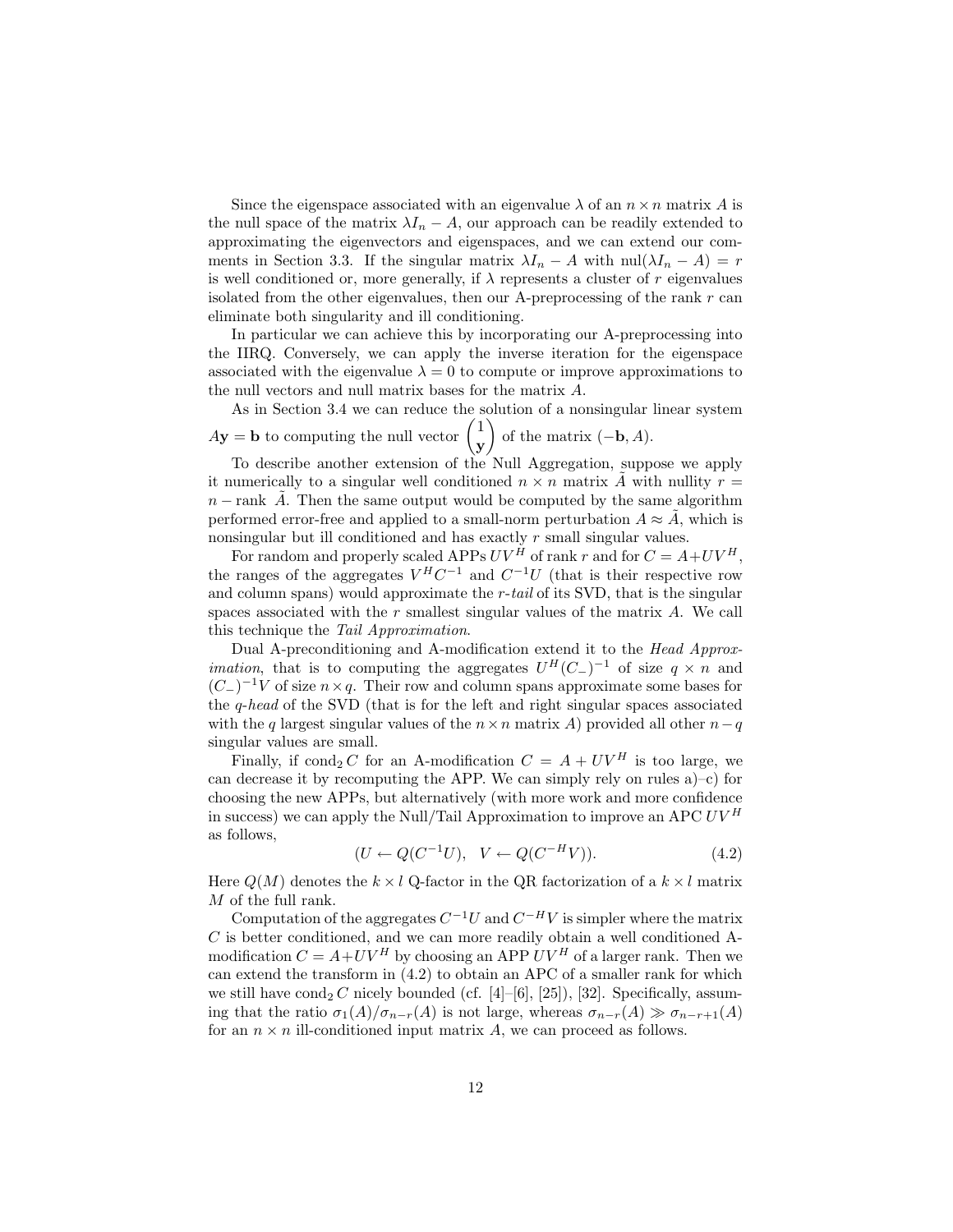- 1. (Generation of an inflated APC.) Generate an APC  $UV^H$  of a larger rank, say, of a rank  $h$  exceeding  $2r$ .
- 2. (The Tail Approximation.) Compute two properly scaled and well conditioned matrix bases  $T(U)$  and  $T(V)$  for the singular spaces of the matrices  $AC^-U$  and  $A^HC^{-H}V$ , respectively, associated with the r smallest singular values of these matrices. If  $A$  is a square matrix and if  $U$  and  $V$  are unitary matrices, then the matrices  $T(U)$  and  $T(V)$  can be also computed as two matrix bases for the left and right singular spaces associated with the r smallest singular values of the matrix  $G = I_h - \tilde{V}^H C^- U$  (cf. equation  $(4.1)$ .
- 3. (Compression.) Update the generators  $U \leftarrow Q(C^{-1}UT(U))$  and  $V \leftarrow$  $Q(C^{-H}VT(V))$ . Output them and the new APC  $UV^H$ .

The efficiency of these recipes has been confirmed by extensive tests in [4]– [6], [32].

### 5 Aggregation for structured matrices

Unlike [24], all our present nonrecursive aggregation methods allow us to preserve matrix structure. More precisely, if an input matrix A has the displacement or semiseparable structure [9], [14], then we can choose a pair of generators  $U$ and V with consistent structure  $[6, \text{Examples } 4.1-4.6]$  and preserve it in a few matrix additions, multiplications, and inversions required for the transition to the APP  $UV^H$ , the A-modification  $C = A + UV^H$ , and the aggregates  $V^H C^{-1}$ and  $C^{-1}U$ .

For an  $n \times n$  structured matrix A with r small singular values, we arrive at the structured matrices  $C^{-1}U$  of size  $n \times r$  and  $V^H C^{-1}$  of size  $r \times n$ , which approximate matrix bases for the singular spaces associated with the  $r$  smallest singular values of the matrix  $A$ , even where for these spaces there exist no structured matrix bases, that is no full-rank structured matrices whose rows (resp. columns) span these spaces.

Similar comments apply to the dual Schur Aggregation and to the Head Approximation.

If we apply aggregation recursively, the structure of an  $n \times n$  input matrix gradually deteriorates and in  $O(\log n)$  recursive steps disappears completely.

### 6 Extended iterative refinement and MSAs

For an ill conditioned matrix  $A$  and a well conditioned matrix  $C$ , the primal Schur Aggregation leads us to the task of computing the Schur aggregates  $G = I - V^H C^{-1} U$  that have very small norms  $||G||_2$  (see Section 4.1). This means that many leading significant bits of the output entries are cancelled, which poses a numerical challenge. We meet it by extending the iterative refinement algorithm and if needed using MSAs. (Similar problems arise and similar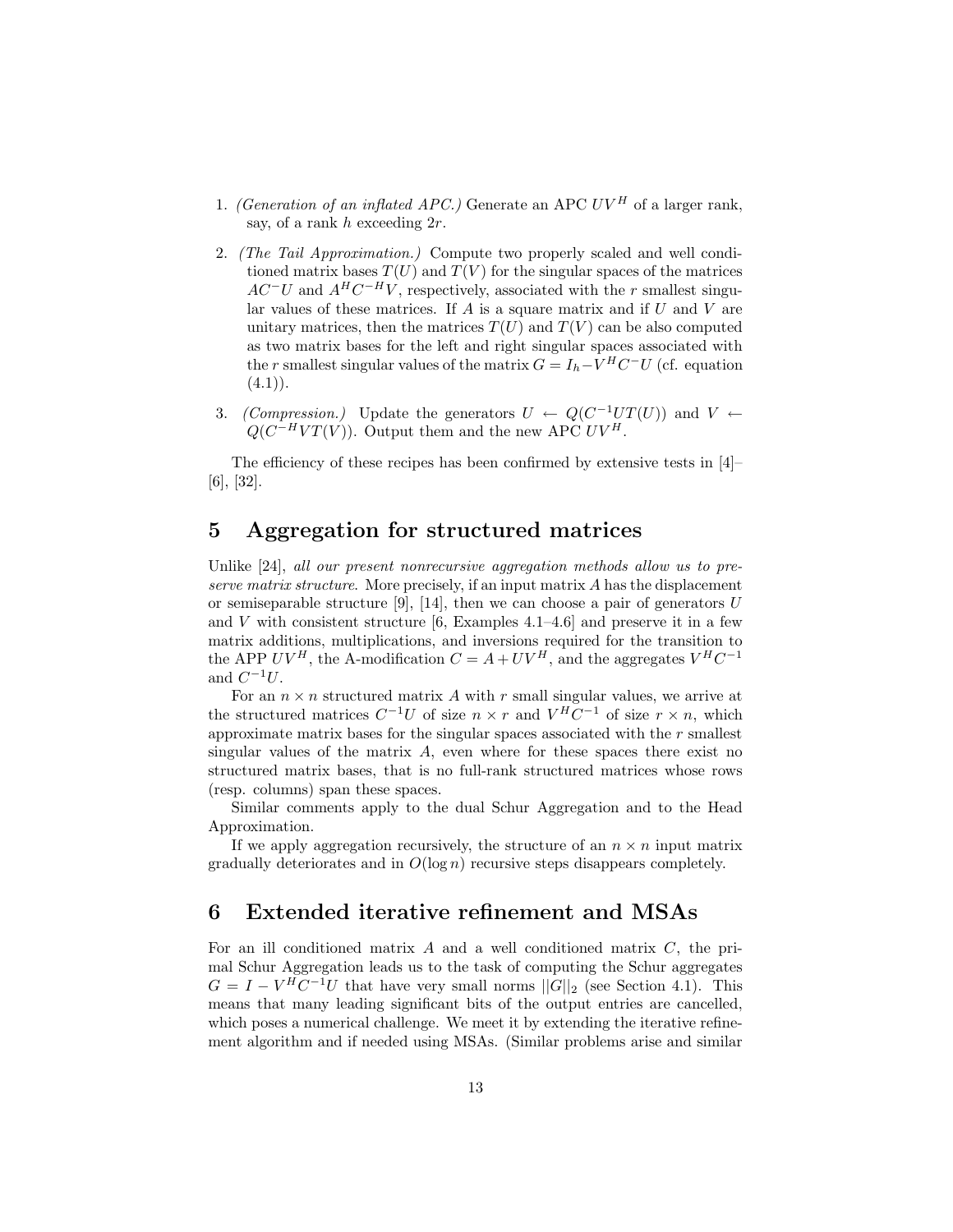solution recipes can be applied in the case of the dual Schur Aggregation, except that in that case we less depend on iterative refinement.)

We extend iterative refinement to compute the matrix  $W = C^{-1}U$  with high accuracy. (We can compute the matrix  $V^H C^{-1}$  instead). We do not store the computed segments of bits of the binary representation of the entries of the matrix W but immediately employ them into the multiplication  $V^H W$ , and store the respective segments that represent the entries of the matrix  $G =$  $I_r - V^H C^{-1} U$ . More precisely, we begin storing these segments as soon as we arrive at a nonvanishing approximation to the matrix G that remains stable in some consecutive steps of iterative refinement. Since the norm  $||G||_2$  is small, the segments of the leading bits vanish in a number of the initial steps of the refinement.

We can choose any pair of matrices  $U$  and  $V$  up to a perturbation within a fixed small norm as long as this perturbation keeps the A-modification  $C =$  $A + UV^H$  well conditioned. Likewise, in our computation of the matrices  $W_i =$  $C^{-1}U_i$  we can allow any errors within a fixed small norm bound as long as this ensures that the residual norm  $u_i = ||U_i||_2$  decreases by at least a fixed factor  $1/\theta > 1$  in each iteration.

We vary the matrices  $U, V, C^{-1}$ , and  $W_i$  for all i to decrease the number of bits in the binary representation of their entries. We first set the entries to zero wherever this is compatible with the above requirements to the matrices. Then we truncate the remaining (nonzero) entries to decrease the number of bits in their representation as much as possible under the same requirements to the matrices.

Apart from the approximation of the matrices  $C^{-1}$  and  $W_i$  within some fixed error norm bounds, we perform all other arithmetic operations error-free, that is we allow no errors at the stages of computing the matrices  $C \leftarrow A + UV^H$ ,  $U_{i+1} \leftarrow U_i - CW_i, F_i \leftarrow -V^T W_i$ , and  $G_{i+1} \leftarrow G_i + F_i$  for  $i = 0, 1, ..., k$ . At these stages, computing with the double precision can be insufficient for some input matrices, but we can meet the challenge by applying the MSAs, which we outline next and cover in more details in [31].

In our outline of MSAs, "addition" usually stands for "addition or subtraction", "dpn" and "dpn-1" are our abbreviations for "number represented with the IEEE standard double precision", and "dpn- $\nu$ " is the set of  $\nu$  such dpns, which together implicitly represent their sum. We can represent a  $((p+1)\nu)$ -bit floating point number with a dpn- $\nu$  where  $p + 1$  is the double precision.

Our MSAs combine the Dekker's and Veltkamp's algorithms in [33] to compute the product of a dpn- $\mu$  and a dpn- $\nu$  error-free as a dpn- $\gamma$  for  $\gamma \leq 2\mu\nu$ . To add a dpn- $\mu$  and a dpn- $\nu$  we just combine them into a dpn- $(\mu + \nu)$ .

For the reader's convenience, here is the Dekker's basic algorithm in [33] for splitting a floating-point number into two parts. We assume that  $g$  is an integer,  $0 < g \leq p$ .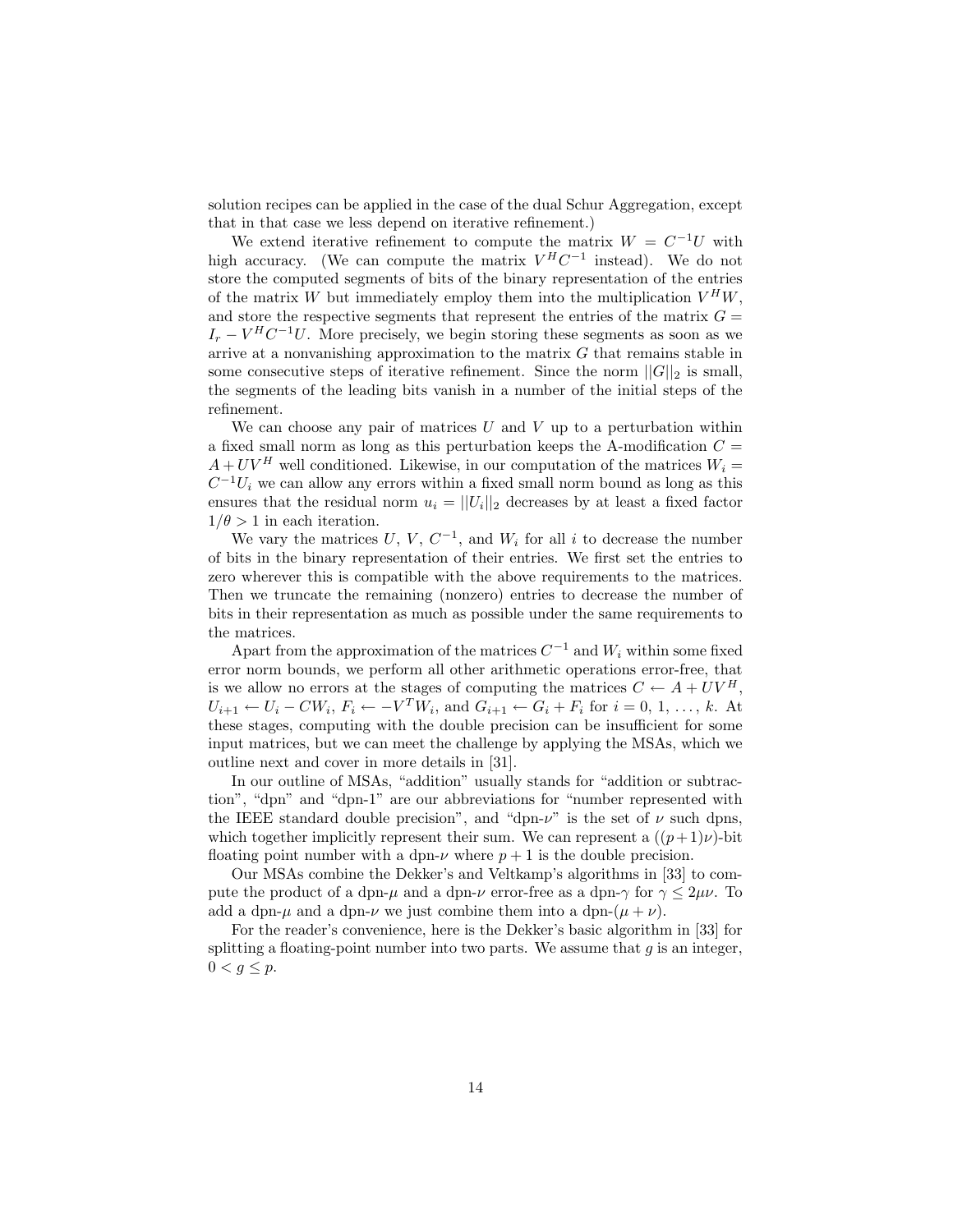#### Algorithm 6.1. Splitting of a floating-point number into two parts.

function[x, y] = Split(a)  
\n
$$
c = \text{fl}(\text{factor} \cdot a) = \text{fl}(2^g a + a) \quad \text{\% factor} = 2^g + 1
$$
\n
$$
x = \text{fl}(c - (c - a))
$$
\n
$$
y = \text{fl}(a - x)
$$

The shorter precision numbers x and y satisfy the equation  $a = x + y$ . Under the common assumption that  $0 \leq [p/2] - g \leq 1$ , these are the half-precision numbers.

We use this algorithm also in our *compressing summation*, which rewrites a dpn- $\mu$  as a dpn- $\nu$  for a nearly minimum  $\nu$ . We must perform this operation as soon as we encounter a *swelling sum*, that is a dpn- $\nu$  for a too large value  $\nu$ . This is particularly important in the computation of the residuals in the extended iterative refinement.

To perform this operation we adjust and advance the approach in [34] (also covered in [35]), which relies on the real modular reduction, that is modular reduction over the real numbers. Namely, for real s and  $t \neq 0$ , we write s mod t to denote a unique real q such that t divides  $s - q$ , |q| is minimum, and  $q \neq t/2$ , so that  $(t/2) \mod t = -t/2$ . We have the following simple lemma.

**Lemma 6.1.** For three real numbers a, b, and  $t \neq 0$ , we have  $(a \mod t)(\text{rop})(b)$ mod t) mod  $t = (a(\text{rop})b)$  mod t where (rop) denotes a ring operation, that is addition, subtraction, or multiplication.

To explain how this technique can help us, we first recall the following upper estimates for the errors of some customary floating-point summation algorithms that compute approximations s to the sum  $s^*$  of h numbers  $s_1, \ldots, s_h$ , where  $s_j = \sigma 2^{e_j} f_j$ ,  $\sigma = 1$  or  $\sigma = -1$ ,  $e_j$  are integers, and  $f_j$  are fractions,  $0.5 \le f_j < 1$ for  $j = 1, \ldots, h$ ,

$$
|s - s^*| \le \delta_+ = es_+, \tag{6.1}
$$

$$
s = \text{fl}(s_1 + \dots + s_h), \ s_+ = \text{fl}(|s_1| + \dots + |s_h|), \tag{6.2}
$$

$$
e \le (1 + c\gamma)c\gamma, \ \gamma = h/(2^{p+1} - h). \tag{6.3}
$$

Here  $c = 1.12$  for the customary floating-point summation in [8, Section 2.4] provided  $h < 0.1$   $2^{p+1}$ . By applying the summation algorithms in [36] one can decrease the parameter c to one provided  $h < 2^{p+1}$  (cf. [36, Lemma 4.2]). The more advanced Algorithm 4.4 in [36] supports the improved error bound

$$
|s_1 + \dots + s_h - s| = es + e\gamma s_+ \tag{6.4}
$$

under (6.2) and (6.3) where  $c = 1$  and  $h < 2^{p+1}$  [36, Proposition 4.5].

Now, suppose the floating-point summation of h summands  $s_1, \ldots, s_h$  has output s such that  $\delta_+ > |s|/2$  for the error bound  $\delta_+$  estimated based on equations (6.1)–(6.4). Clearly, this can only occur because  $|s| \ll \max_i |s_i|$ . Now the recipe in [34] and [35] is to reduce the summands modulo  $2^d$  for

$$
d = 3 + \lfloor \log_2 \tilde{s} \rfloor, \ \tilde{s} \ge |s| + \delta_+ \tag{6.5}
$$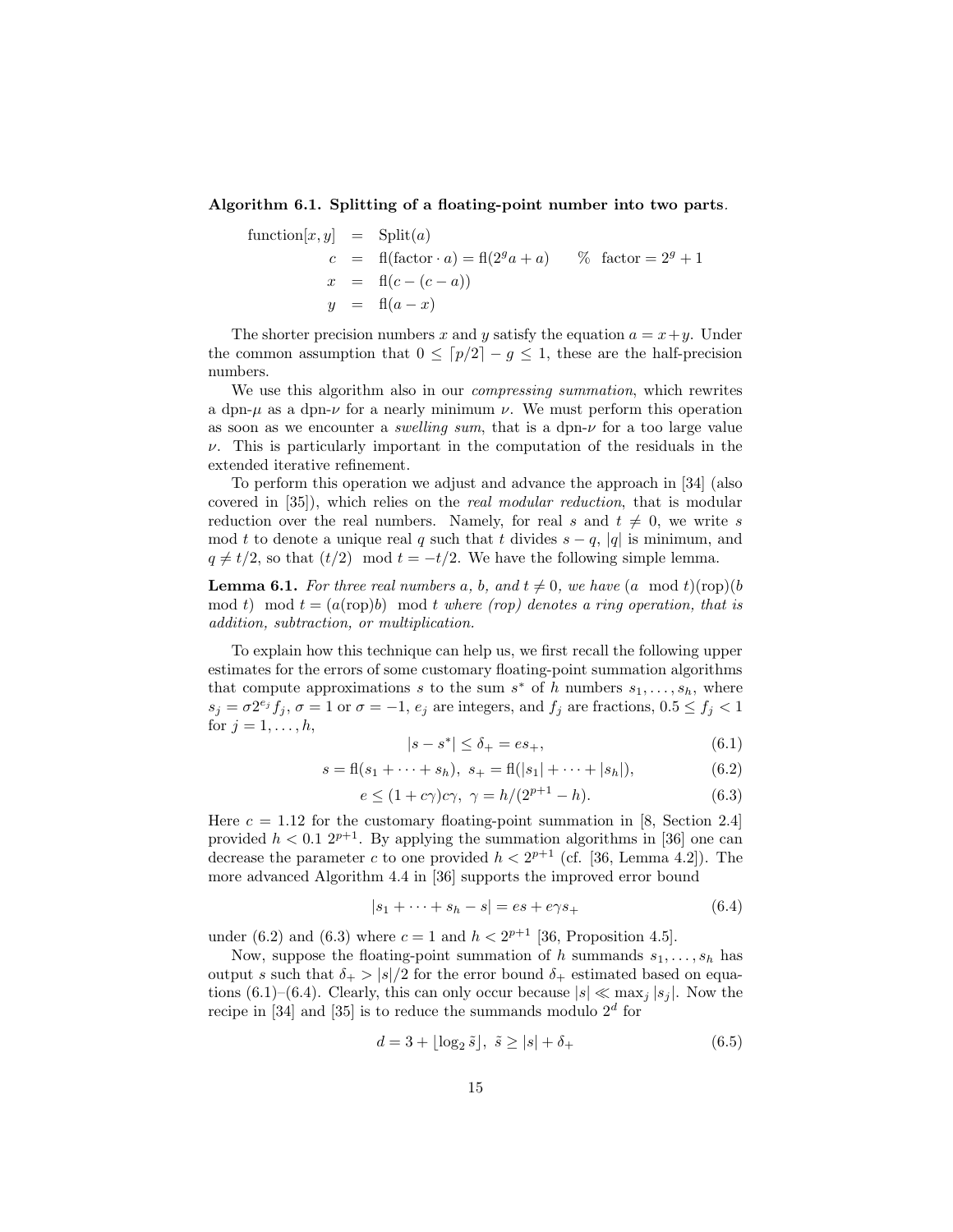and to repeat the computations. Here  $1 + \lfloor \log_2 \tilde{s} \rfloor$  is the exponent of the floatingpoint representation of the number  $\tilde{s}$ , and so we can still readily recover this number from the sum of the residues modulo  $2^d$  of the original summands  $s_j$ . Our gain is the decrease of the values  $\max_i |s_i|, s_+,$  and  $\delta_+.$ 

The process can be repeated recursively until we approximate the sum  $s_1 + \ldots + s_h$  with the relative error bound of at most 1/2. Then the exponent  $d$  in equation (6.5) decreases. More precisely, when we replace all summands by their residues modulo  $2^d$ , we decrease their absolute values below  $3s^*$ . Now, by applying the customary floating-point summation algorithms, we obtain approximation s to the sum  $s^*$  within a relative approximation error below  $2^{-k}$ where  $k > \theta p - \log_2 h - O(1)$ ,  $1 + p$  is the precision of computing,  $\theta = 1$  if we rely on the floating-point summation algorithms supporting bounds  $(6.1)$ – $(6.3)$ , whereas  $\theta = 2$  if we rely on the floating-point summation Algorithm 4.4 in [36], supporting bound (6.4).

Finally we can reapply the algorithm to approximate the error  $s_1 + \cdots + s_{h+1}$ for  $s_{h+1} = -s$  and recursively refine the approximation to any fixed tolerance level.

To implement this approach semi-numerically, we can perform real modular reduction by adapting the Dekker's splitting algorithm, but we prefer to replace the real modular reduction itself with this splitting, to deviate less from the pure floating-point computations. Namely, our algorithm for the summation of h numbers performs only floating-point operations except that it accesses the exponent d of equation  $(6.5)$  as soon as the current approximation s to the sum  $s^*$  is updated. We easily deduce that in every updating the exponent d decreases by at least  $k \geq \theta p - \log_2 h - O(1)$ , whereas the absolute value of the approximation s and the error bound  $\delta_+$  decrease by the factor  $2^k$ .

As soon as we obtain the exponent  $d$  in equation (6.5), we apply Dekker's algorithm for  $a = s_j$  and  $g = e_j + p + 1 - d$  to split every summand  $s_j$  into two subsummands,  $x_j$  and  $y_j$  such that  $x_j + y_j = s_j$  and the subsummand  $x_j$ is obtained by rounding the summand  $s_j$  to the level of  $2^d$ .

Then we reapply the algorithm to compute the sum  $x = x_1 + \ldots + x_h$ . We observe that  $|x|2^d$  is an integer not exceeding h and thus has at most  $\lceil \log_2 h \rceil$ nonzero bits. Therefore, the sum  $x$  can be readily computed error-free.

At this point we rewrite our sum  $s_1 + \cdots + s_h$  as  $x + y_1 + \cdots + y_h$  where  $|x| < (h+1)2^d$  and  $|y_j| < 2^g$  for all j. Now we reapply our algorithm to compute the sum within the relative error of at most  $2^{-k}$  for  $k \ge \theta p - \log_2 h - O(1)$ . This leads to the same results as in the approach based on the real modular reduction, but now, besides the floating-point operations, we just periodically access the exponent d.

We perform this operation rarely, and moreover its cost is not high. The IEEE floating point standard defines the function  $logb(x)$  to extract the significand and exponent of a floating point number. Floating point units (FPUs) in Intel's Pentium processor family provide hardware implementations of an instruction, FXTRACT, offering a superset of the  $logb(x)$  functionality [37]. For double precision floating point numbers, the FPU of the Pentium 4 processor can execute the FXTRACT instruction in 12 cycles [38] (almost three times as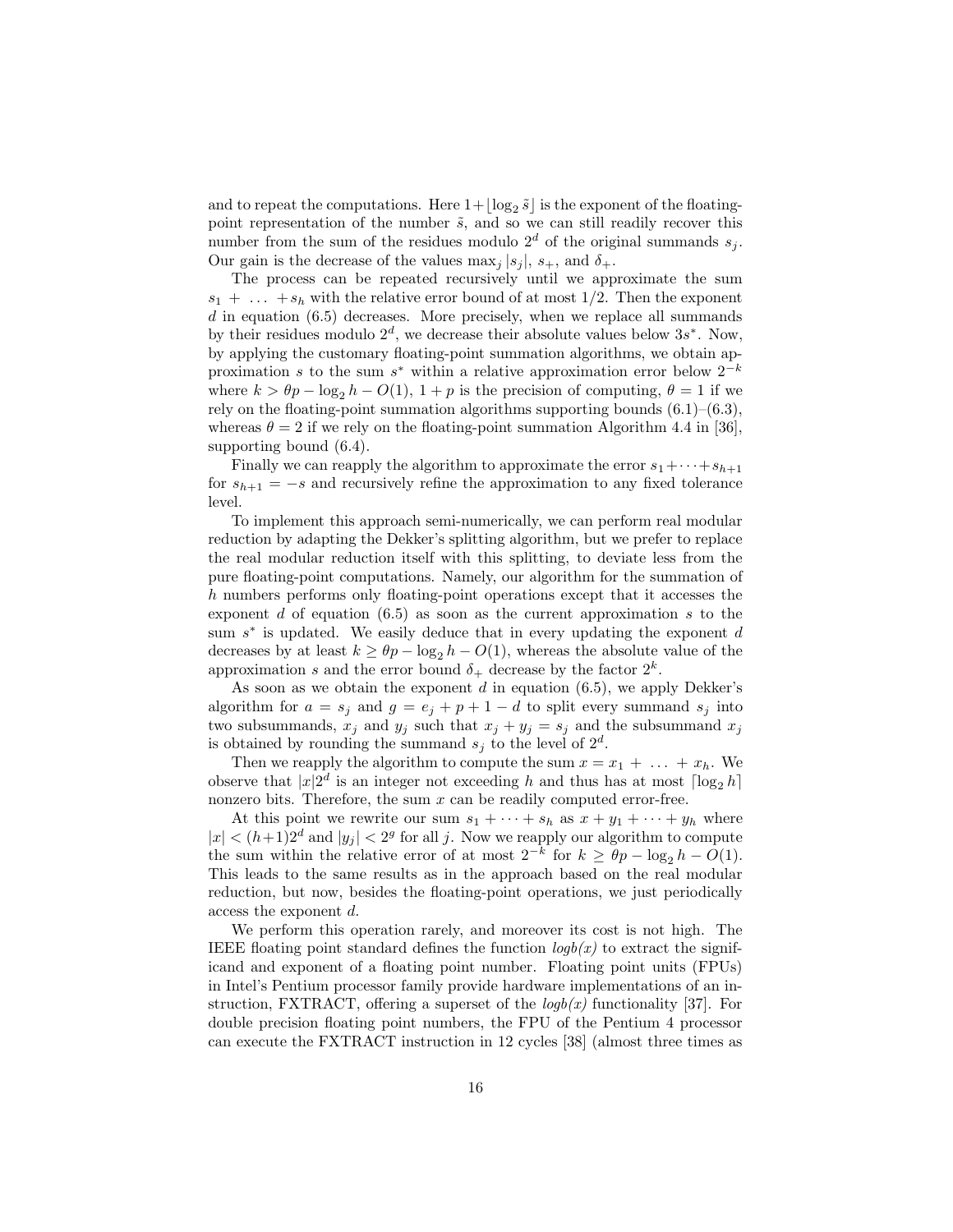fast as the same FPU handles division). Because FXTRACT is a floating point instruction, the FPU can overlap the early cycles of FXTRACT with late cycles of various other floating point instructions when they immediately precede FXTRACT, thereby allowing further speed up [38].

The construction is most effective for computing a dot product whose absolute value is much less than that of its absolutely maximal term. In this case (precisely of our current concern) many leading significant bits of the output value are cancelled. Our MSAs determine these bits and cancel them. Then the routine summation with double precision outputs the sum with a high precision.

## 7 The preceding study

Small-rank modification is a known tool for decreasing the rank of a matrix [39], [40], fixing its small-rank deviations from the Hermitian, positive definite, and displacement structures, and supporting the divide-and-conquer eigen-solvers [7], [41], [29], but these isolated efforts have not been identified as additive preconditioning in matrix computations. The discussions that followed the presentations by the first author at the International Conferences on the Matrix Methods and Operator Equations in Moscow, Russia, in June 20–25, 2005, and on the Foundations of Computational Mathematics (FoCM'2005) in Santander, Spain, June 30–July 9, 2005, revealed only a few other touches to what we call Apreconditioning. They were sporadic and rudimentary versus our present work. We are aware of no earlier use of the nomenclature of A-preconditioning and APCs as well as of no attempts of devising and employing random and/or structured primal and dual APCs, studying APCs and their affect on the rank and conditioning systematically, relating the APCs to aggregation, iterative refinement, and MSAs, improving APCs based on the Null Aggregation, or applying them to numerical approximation of the bases for trailing singular spaces of ill conditioned matrices.

We arrived at A-preconditioning while applying the inverse (Rayleigh quotient) iteration for the algebraic eigenproblem with semiseparable input to polynomial root-finding (see the Appendix). While elaborating upon the application of APCs to eigen-solving, we also observed applications to the null space computations, constructed random and structured pseudo random ACs and APCs, estimated their affect on conditioning, defined various classes of primal and dual APCs, and devised all our aggregation techniques for the transition from APCs to the solution of linear systems and computing determinants.

## 8 Further research subjects

We have introduced the large new areas of A-preconditioning and aggregation and have demonstrated their great potential impact on some most fundamental matrix computations. Clearly, many subjects in these areas invite further theoretical and experimental study, e.g.,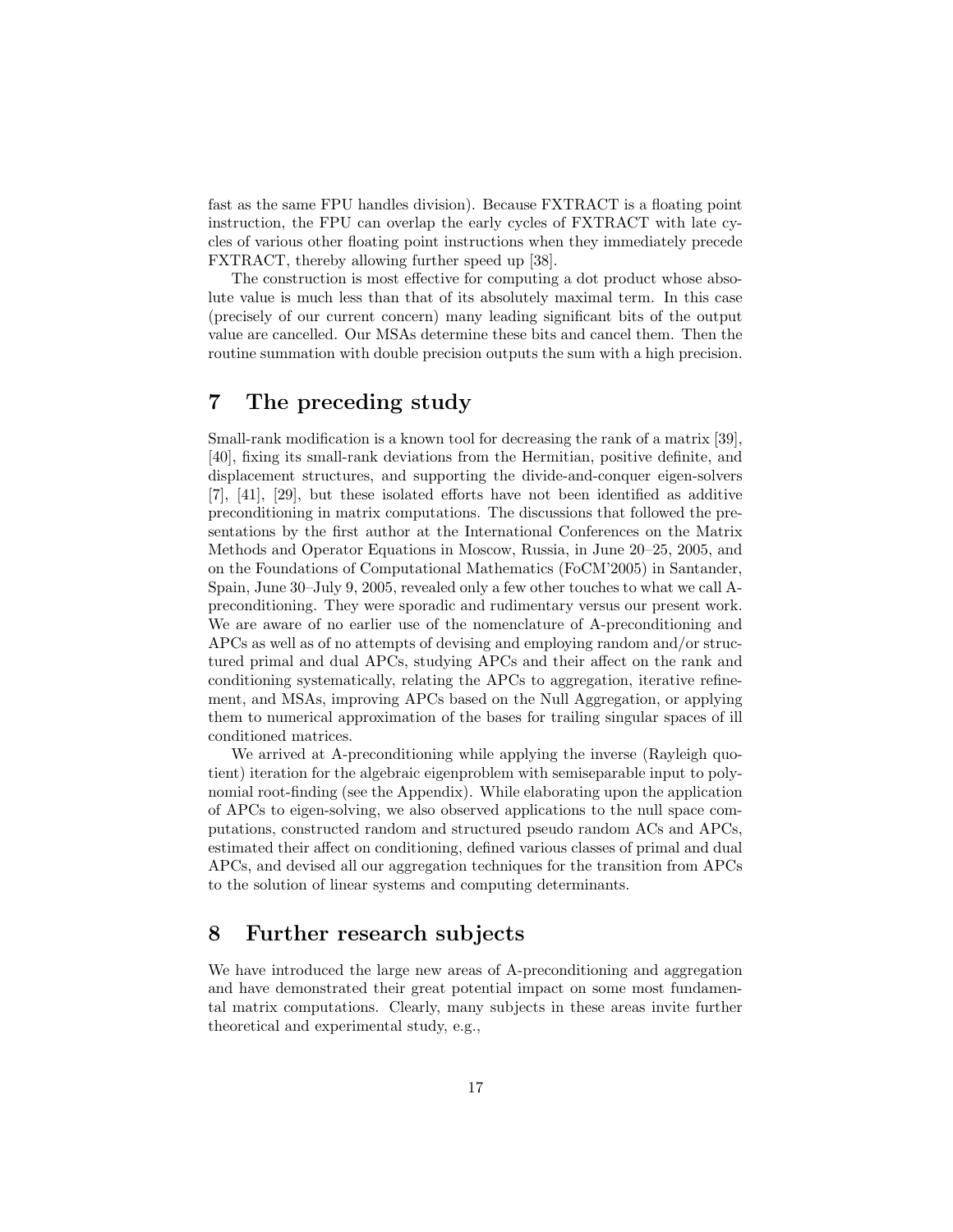- the approximation and error analysis for the Tail and Head Approximation based on A-preconditioning
- the analysis of recursive numerical application of the Schur and Null Aggregation to singular and nonsingular ill conditioned matrices having multiple jumps in the spectrum of their singular values
- the comparison in efficiency of the primal and dual Schur Aggregation with each other and with the Null Approximation as well as the combined application of these techniques to solving linear systems of equations
- decreasing the running time and memory space in our MSAs.

Recalling that the aggregation methods in [24], based on M-preconditioning, evolved into the Algebraic Multigrid in the 1980s, we now ask whether our Apreconditioning and aggregation methods will eventually evolve into A-Algebraic Multigrid. Will they be ever extended to yield other classes of effective preconditioning and/or aggregation methods?

Among nontrivial techniques of this kind that could be pointers to such extensions, we recall *trilinear aggregating* in [42]. This technique has been an indispensible ingredient in the design of the currently fastest algorithms for  $n \times n$  matrix multiplication. This includes the fastest known algorithms for both immense dimensions  $n$  [43] and moderate dimensions  $n$  from 20 to, say,  $10^{20}$  [42], [44], in which case we have efficient numerical implementations [45], [46].

Our further research directions also include applications to solving systems of multivariate polynomial equations. We refer the reader to [47] on application of A-preconditioning and the Schur Aggregation to computing determinants.

Acknowledgements. E. E. Tyrtyshnikov, S. A. Goreinov, and N. L. Zamarashkin from the Institute of Numerical Analysis of the Russian Academy of Sciences in Moscow, Russia, and B. Mourrain from the INRIA in Sophia Antipolis, France, provided the first author of this paper with the access to the computer and library facilities during his visits to their Institutes in 2005/06. X. Wang was the first reader of our papers on A-preconditioning and aggregation and has replied with his new advance in [32]. Helpful and encouraging were the interest and comments to our work from the participants of the cited Conferences in Moscow and Santander (particularly from J. W. Demmel, G. H. Golub, V. Olshevsky, L. Reichel, M. Van Barel, and a participant of FoCM'2005 who proposed the substitution of APCs for pivoting in the Gaussian elimination algorithm).

# Appendix. Application to polynomial root-finding

Polynomial root-finding is an example of further applications of A-preconditioning and aggregation. This is a classical and highly developed subject but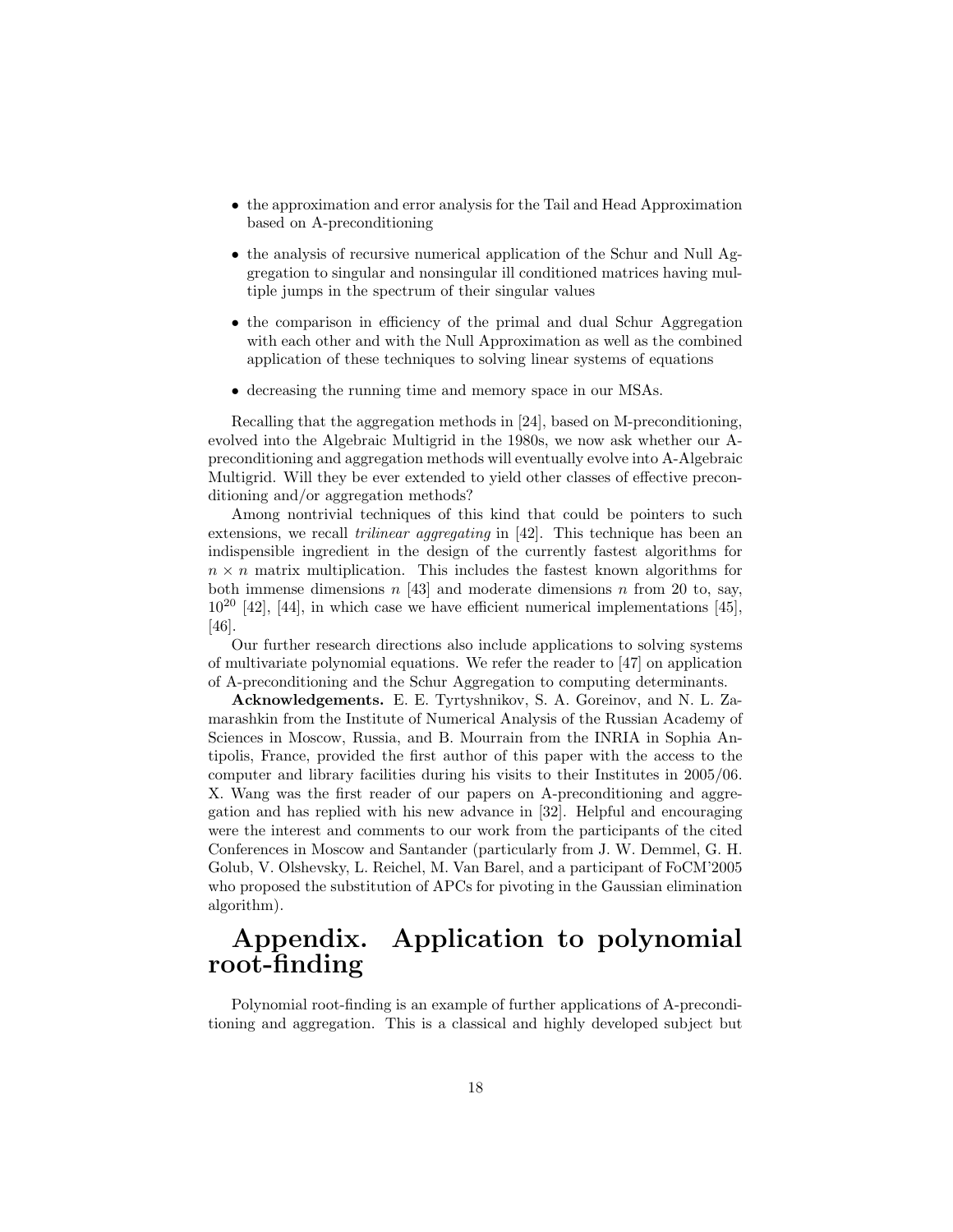is still an area of active research [48], [49]. Increasingly popular are the matrix methods for appriximating the polynomial roots as the eigenvalues of an associated generalized companion matrix. Matlab computes relatively crude approximations to the polynomial roots by applying the QR eigen-solver to the Frobenius companion matrix. Malek and Vaillantcourt in [50] and [51] and Fortune in [52] recursively apply the QR algorithm to a diagonal plus rank-one (hereafter DPR1) generalized companion matrix, updating it whenever new approximations to the roots are computed. This process turns out to be highly effective.

In [53] similar approach employs the IIRQ iteration instead of the QR iteration. This decreases the running time per iteration step from quadratic to linear due to the structure of the DPR1 matrices (and similarly for the Frobenius matrices and for the shift-and-invert enhancement of the Lanczos, Arnoldi, Jacobi–Davidson, and other eigen-solvers). The idea of exploiting DPR1 matrix structure for polynomial root-finding first succeeded in [53] and then again in [54] and [55] (cf. also [56]), which caused substantial interest among the experts on semiseparable matrices.

According to the test results in [53] the IIRQ iteration is quite effective for the DPR1 and Frobenius matrices, so that the algorithm is already slightly superior to the Durand–Kerner's (Weierstrass') celebrated root-finder. Application of A-preconditioning and aggregation should further enhance the power of this approach.

## References

- [1] A. Greenbaum, Iterative Methods for Solving Linear Systems, SIAM, Philadelphia, 1997.
- [2] M. Benzi, Preconditioning Techniques for Large Linear Systems: a Survey, J. of Computational Physics, 182, 418–477, 2002.
- [3] K. Chen, Matrix Preconditioning Techniques and Applications, Cambridge University Press, Cambridge, England, 2005.
- [4] V. Y. Pan, D. Ivolgin, B. Murphy, R. E. Rosholt, Y. Tang, X. Yan, Additive Preconditioning in Matrix Computations, Technical Report TR 2005 009, CUNY Ph.D. Program in Computer Science, Graduate Center, City University of New York, July 2005.
- [5] V. Y. Pan, D. Ivolgin, B. Murphy, R. E. Rosholt, I. Taj-Eddin, Y. Tang, X. Yan, Additive Preconditioning and Aggregation in Matrix Computations, Technical Report TR 2006 006, CUNY Ph.D. Program in Computer Science, Graduate Center, City University of New York, May 2006.
- [6] V. Y. Pan, D. Ivolgin, B. Murphy, R. E. Rosholt, Y. Tang, X. Yan, Additive Preconditioning for Matrix Computations, Technical Report TR 2007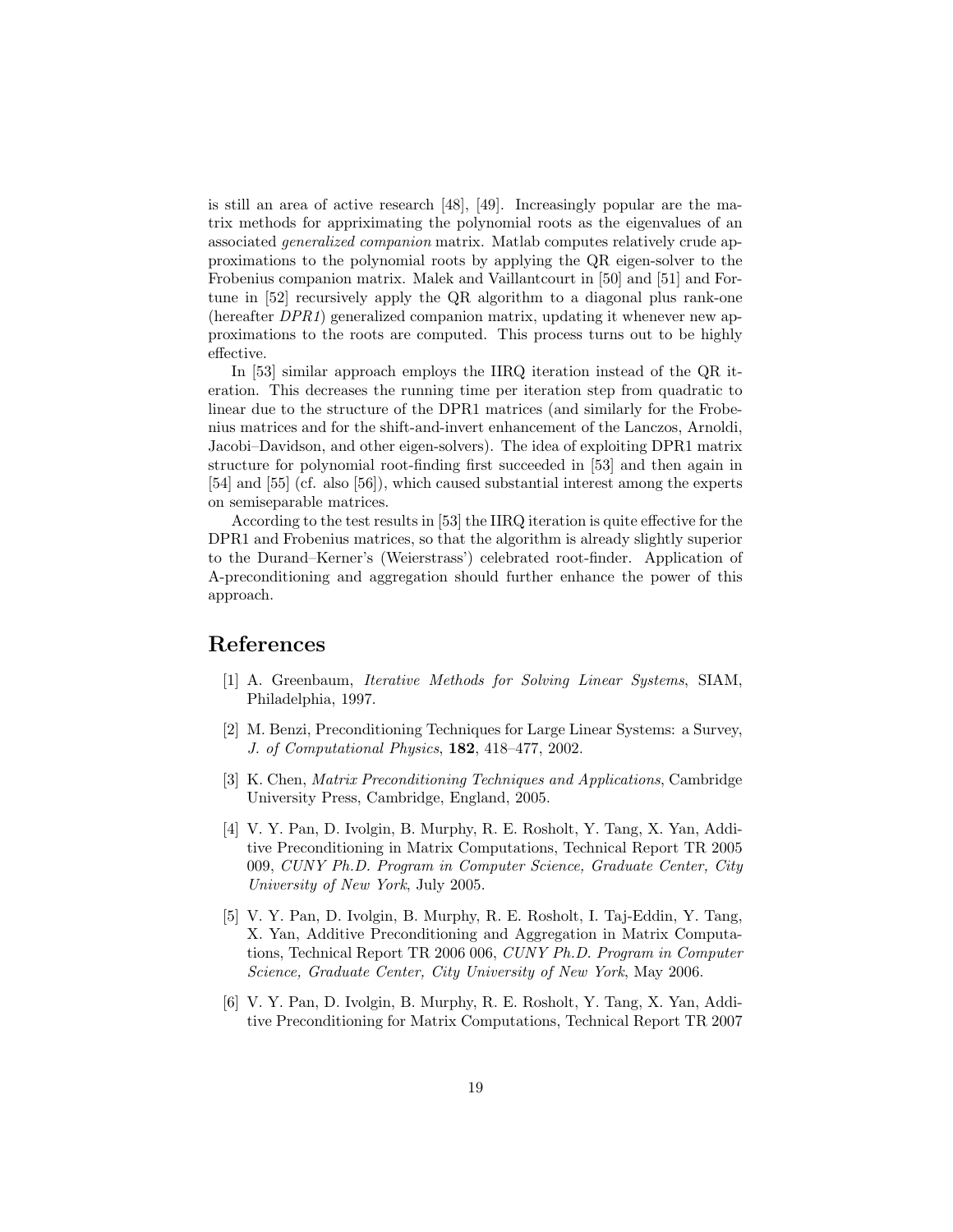003, CUNY Ph.D. Program in Computer Science, Graduate Center, City University of New York, March 2007.

- [7] G. H. Golub, C. F. Van Loan, Matrix Computations, 3rd edition, The Johns Hopkins University Press, Baltimore, Maryland, 1996.
- [8] G. W. Stewart, Matrix Algorithms, Vol I: Basic Decompositions, SIAM, Philadelphia, 1998.
- [9] V. Y. Pan, Structured Matrices and Polynomials: Unified Superfast Algorithms, Birkhäuser/Springer, Boston/New York, 2001.
- [10] J. J. Dongarra, I. S. Duff, D. C. Sorensen, H. A. van Der Vorst, Numerical Linear Algebra for High-Performance Computers, SIAM, Philadelphia, 1998.
- [11] I. S. Duff, A. M. Erisman, J. K. Reid, Direct Methods for Sparse Matrices, Clarendon Press, Oxford, England, 1986.
- [12] R. J. Lipton, D. Rose, R. E. Tarjan, Generalized Nested Dissection, SIAM J. on Numerical Analysis, 16, 2, 346–358, 1979.
- [13] V. Y. Pan, J. Reif, Fast and Efficient Parallel Solution of Sparse Linear Systems, SIAM J. on Computing, 22, 6, 1227–1250, 1993.
- [14] R. Vandebril, M. Van Barel, G. Golub, N. Mastronardi, A Bibliography on Semiseparable Matrices, Calcolo, 42, 3–4, 249–270, 2005.
- [15] R. Barrett, M. W. Berry, T. F. Chan, J. Demmel, J. Donato, J. Dongarra, V. Eijkhout, R. Pozo, C. Romine, H. van der Vorst, Templates for the Solution of Linear Systems: Building Blocks for Iterative Methods, SIAM, Philadelphia, 1993.
- [16] Y. Saad, Iterative Methods for Sparse Linear Systems, PWS Publishing Co., Boston, 1996 (first edition) and SIAM Publications, Philadelphia, 2003 (second edition).
- [17] H. A. van der Vorst, Iterative Krylov Methods for Large Linear Systems, Cambridge University Press, Cambridge, England, 2003.
- [18] N. J. Higham, Accuracy and Stability in Numerical Analysis, SIAM, Philadelphia, 2002 (second edition).
- [19] V. Y. Pan, M. Kunin, R. Rosholt, H. Kodal, Homotopic Residual Correction Processes, Math. of Computation, 75, 345–368, 2006.
- [20] D. Bondyfalat, B. Mourrain, V. Y. Pan, Computation of a Specified Root of a Polynomial System of Equations Using Eigenvectors, Linear Algebra and Its Applications, 319, 193–209, 2000.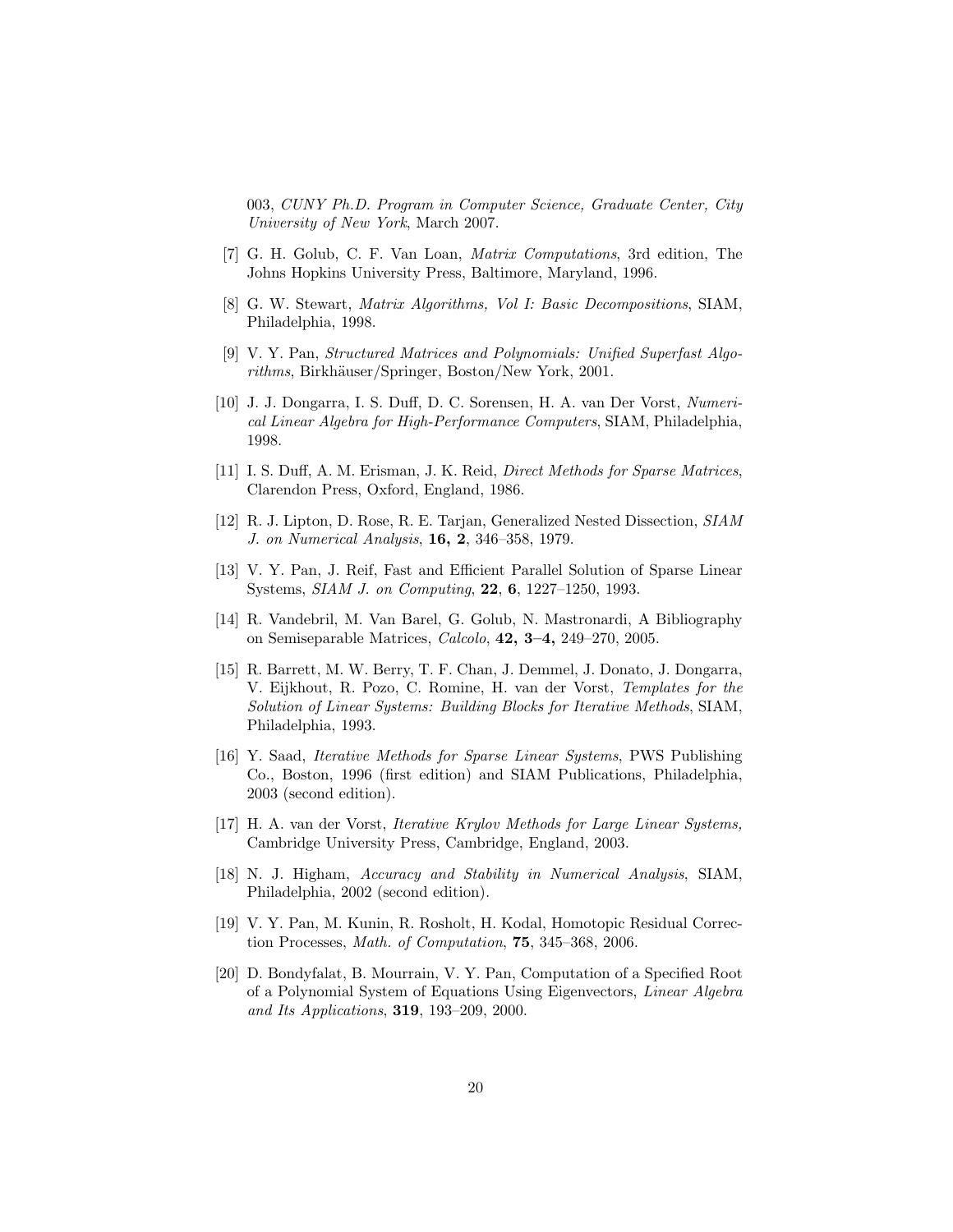- [21] B. Mourrain, V. Y. Pan, Multivariate Polynomials, Duality and Structured Matrices, J. of Complexity, 16, 1, 110–180, 2000.
- [22] J. W. Demmel, Applied Numerical Linear Algebra, SIAM, Philadelphia, 1997.
- [23] H. Brönnimann, I. Z. Emiris, V. Y. Pan, S. Pion, Sign Determination in Residue Number Systems, Theoretical Computer Science, 210, 1, 173–197, 1999.
- [24] W. L. Miranker, V. Y. Pan, Methods of Aggregations, Linear Algebra and Its Applications, 29, 231–257, 1980.
- [25] V. Y. Pan, Computations in the Null Spaces with Additive Preconditioning, Technical Report TR 2007, CUNY Ph.D. Program in Computer Science, Graduate Center, City University of New York, April 2007.
- [26] C. L. Lawson, R. J. Hanson, Solving Least Squares Problems, Prentice-Hall, Englewood Cliffs, New Jersey, 1974. Reissued with a survey of recent debvelopments by SIAM, Philadelphia, 1995.
- [27] Å. Björck, *Numerical Methods for Least Squares Problems*, SIAM, Philadelphia, 1996.
- [28] V. Y. Pan, X. Yan, Additive Preconditioning, Eigenspaces, and Inverse Iteration, Technical Report TR 2007, CUNY Ph.D. Program in Computer Science, Graduate Center, City University of New York, April 2007.
- [29] G. W. Stewart, Matrix Algorithms, Vol II: Eigensystems, SIAM, Philadelphia, 1998 (first edition), 2001 (second edition).
- [30] V. Y. Pan, Schur Aggregation and Extended Iterative Refinement, Technical Report TR 2007, CUNY Ph.D. Program in Computer Science, Graduate Center, City University of New York, April 2007.
- [31] V. Y. Pan, B. Murphy, G. Qian, R. E. Rosholt, Error-free Computations via Floating-Point Operations, Technical Report TR 2007, CUNY Ph.D. Program in Computer Science, Graduate Center, City University of New York, April 2007.
- [32] X. Wang, Affect of Small Rank Modification on the Condition Number of a Matrix, Computer and Math. (with Applications), in print.
- [33] T. J. Dekker, A Floating-point Technique for Extending the Available Precision,
- [34] V. Y. Pan, Can We Utilize the Cancelation of the Most Significant Digits? Tech. Report TR 92 061, The International Computer Science Institute, Berkeley, California, 1992.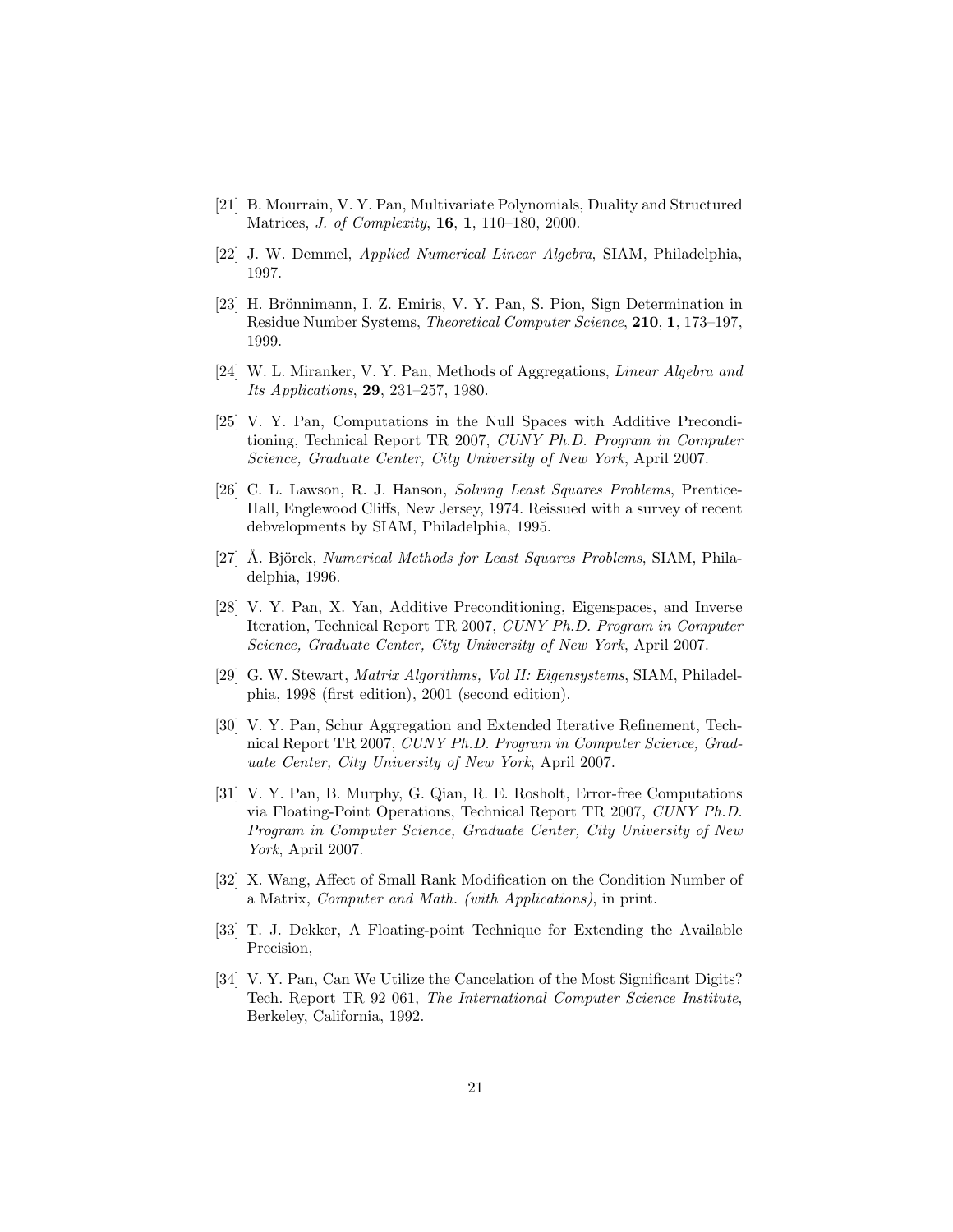- [35] I. Z. Emiris, V. Y. Pan, Y. Yu, Modular Arithmetic for Linear Algebra Computations in the Real Field, J. of Symbolic Computation, 21, 1–17, 1998.
- [36] T. Ogita, S. M. Rump, S. Oishi, Accurate Sum and Dot Product, SIAM Journal on Scientific Computing, 26, 6, 1955–1988, 2005.
- [37] IA-32 Intel Architecture Software Developers Manual, Volume 1: Basic Architecture, (Order Number 245470) Intel Corporation, Mt. Prospect, Illinois, 2001.
- [38] Agner Fog, How to optimize for the Pentium family of microprocessors, www.agner.org, 1996–2004, last updated 2004-04-16.
- [39] M. T. Chu, R. E. Funderlic, G. H. Golub, A Rank-One Reduction Formula and Its Applications to Matrix Factorizations, SIAM Review, 37, 4, 512– 530, 1995.
- [40] L. Hubert, J. Meulman, W. Heiser, Two Purposes for Matrix Factorization: A Historical Appraisal, SIAM Review, 42, 1, 68–82, 2000.
- [41] G. H. Golub, Some Modified Matrix Eigenvalue Problems, SIAM Review, 15, 318–334, 1973.
- [42] V. Y. Pan, How Can We Speed up Matrix Multiplication? SIAM Rev., 26, 3, 393–415, 1984.
- [43] D. Coppersmith, S. Winograd, Matrix Multiplicaton via Arithmetic Progressions, J. of Symbolic Computation, 9, 3, 251–280, 1990.
- [44] J. Laderman, V. Y. Pan, H. X. Sha, On Practical Algorithms for Accelerated Matrix Multiplication, Linear Algebra and Its Applications, 162– 164, 557–588, 1992.
- [45] I. Kaporin, A Practical Algorithm for Faster Matrix Multiplication, Numerical Linear Algebra with Applications, 6, 8, 687-700, 1999.
- [46] I. Kaporin, The Aggregation and Cancellation Techniques As a Practical Tool for Faster Matrix Multiplication, Theoretical Computer Science, 315, 2–3, 469–510, 2004.
- [47] V. Y. Pan, B. Murphy, G. Qian, R. E. Rosholt, I. Taj-Eddin, Numerical Computation of Determinants with Additive Preconditioning, Technical Report TR 2007, CUNY Ph.D. Program in Computer Science, Graduate Center, City University of New York, April 2007.
- [48] *NAG Fortran Library Manual*, Mark 13, Vol. **1**, 1988.
- [49] V. Y. Pan, Solving a Polynomial Equation: Some History and Recent Progress, SIAM Review, 39, 2, 187–220, 1997.